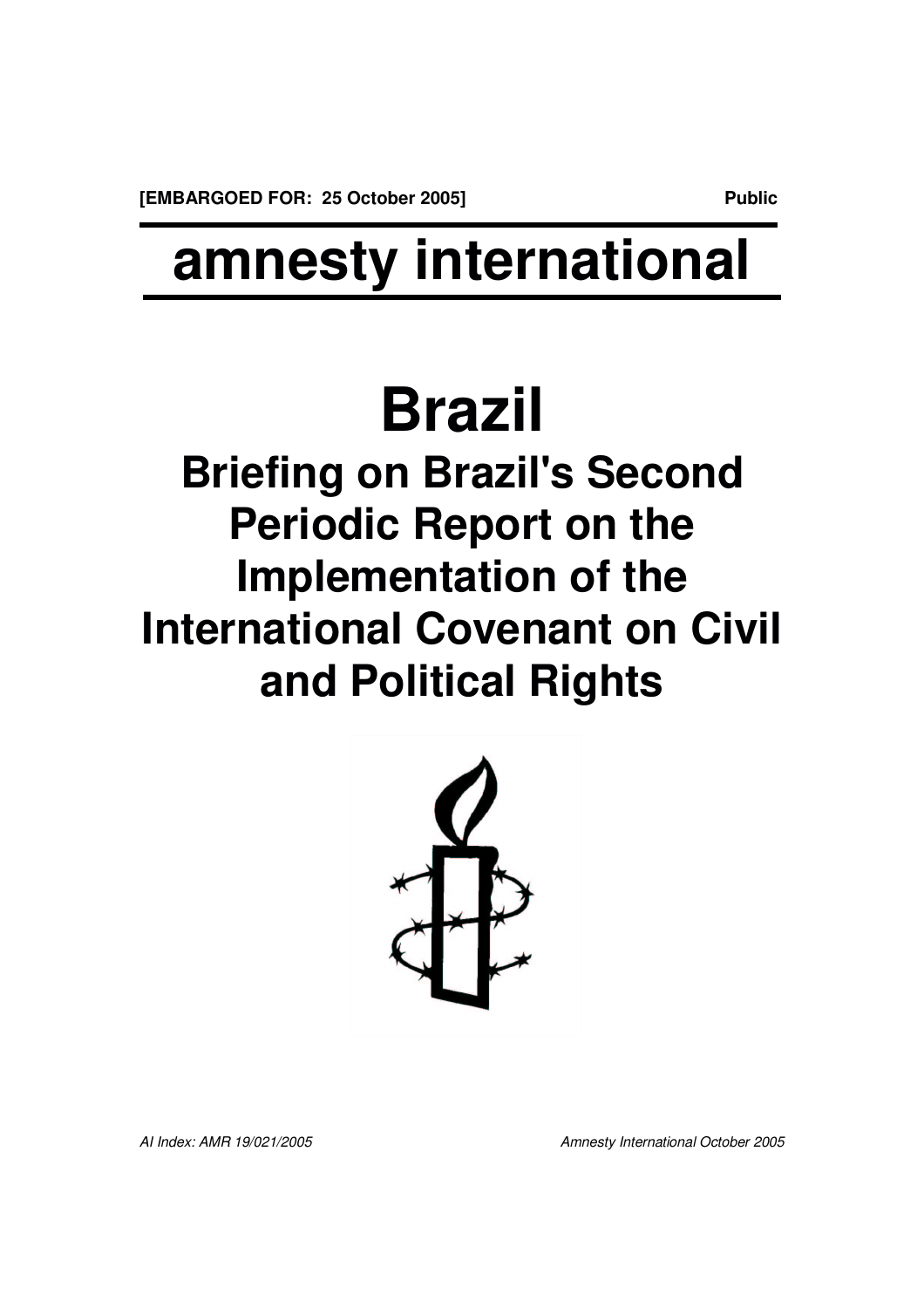### **Brazil**

### **Briefing on Brazil's Second Periodic Report on the Implementation of the International Covenant on Civil and Political Rights**

**Amnesty International**

#### **Briefing on Brazil's Second Periodic Report on the Implementation of the International Covenant on Civil and Political Rights.**

#### October 2005

Amnesty International is submitting this briefing to the United Nations Human Rights Committee (HRC), prior to its consideration of Brazil's second periodic report on the implementation of the International Covenant on Civil and Political Rights (ICCPR). This briefing does not aim to analyse and respond to all of the Brazilian government's report. It aims at providing supplementary and updated information in some areas in which Amnesty International considers that Brazil has failed to fulfil its obligations under the ICCPR.

It is notable that, as with its initial report submitted in 1995 (CCPR/C/81/Add.6), the Brazilian government has been informative and full in many of its responses. However, nine years after its first submission this important appraisal of the human rights situation belies the lack of political and financial investment made to effectively change the consistently poor human rights situation in Brazil today.

#### *Summary of concerns*

Amnesty International's concerns on Brazil include:

- Extra-judicial and summary executions by the police, excessive use of force and killings by "death squads";
- The widespread and systematic use of torture as a means of punishment, investigation, and method of extortion.
- Cruel, inhuman or degrading conditions, severe overcrowding and deaths in custody in prisons, detention centres and police stations.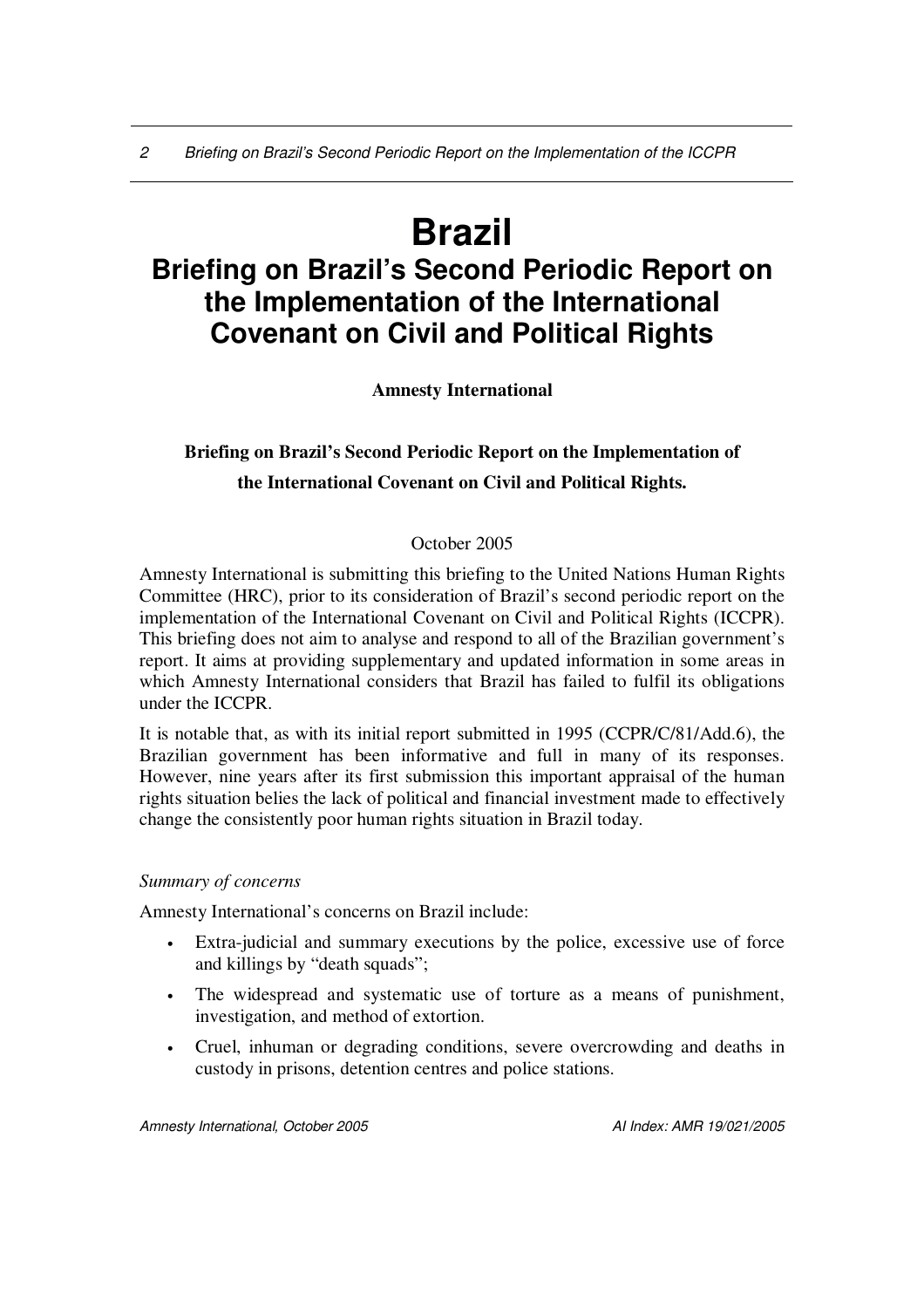- Killings, attacks, threats and harassment of those fighting for their right to land, including landless activists and indigenous peoples.
- Human rights defenders suffer harassment and threats. Some also suffer attacks and killings.

#### *Overview*

In its 1996 submission to the HRC, Amnesty International stated that Brazil was at a "turning point" in relation to its human rights situation.<sup>1</sup> At that time, it was felt that the open language on human rights adopted by the then government and the creation of the National Human Rights Plan indicated a serious interest in addressing the profound level of human rights violations suffered by so many in the country. During those intervening years, some important achievements have been made towards consolidating human rights protection mechanisms in Brazil. These include: the criminalization of torture under Law 9455/97; the transfer of certain crimes by members of the military police and armed forces, namely culpable homicide, from military jurisdiction to civil jurisdiction; recent legislation allowing for the possible federalisation of human rights crimes; the submission of a number of long overdue reports to UN treaty monitoring bodies and the issuance of a standing invitation to all UN Special Rapporteurs.

The increased presence of the international community, represented by figures such as UN Special Rapporteurs and treaty monitoring bodies, with the support of a dynamic civil society, has undoubtedly contributed to a wider recognition and discussion of human rights throughout the country. Today in Brazil, cases of torture and of summary executions by law enforcement officials are regularly covered in Brazil's media and there exists a recognition by government that such crimes are not acceptable.

Nevertheless, these advances have consistently been undermined by the fact that a large proportion of the population continues to suffer systematic human rights violations at the hands of state officials, predominantly law enforcement officers. While some slow progress has been made towards investigating these crimes and bringing to justice those responsible, the vast majority of perpetrators continue to enjoy impunity. Of great concern has been the consistent reluctance by both federal and state governments to invest effective political will and financial support in long term strategies for ending human rights violations and punishing those responsible.

<sup>&</sup>lt;sup>1</sup> "Commentary on Brazil's First Report on Implementation of the International Covenant on Civil and Political Rights" Amnesty International, AMR 19/26/96, July 1996.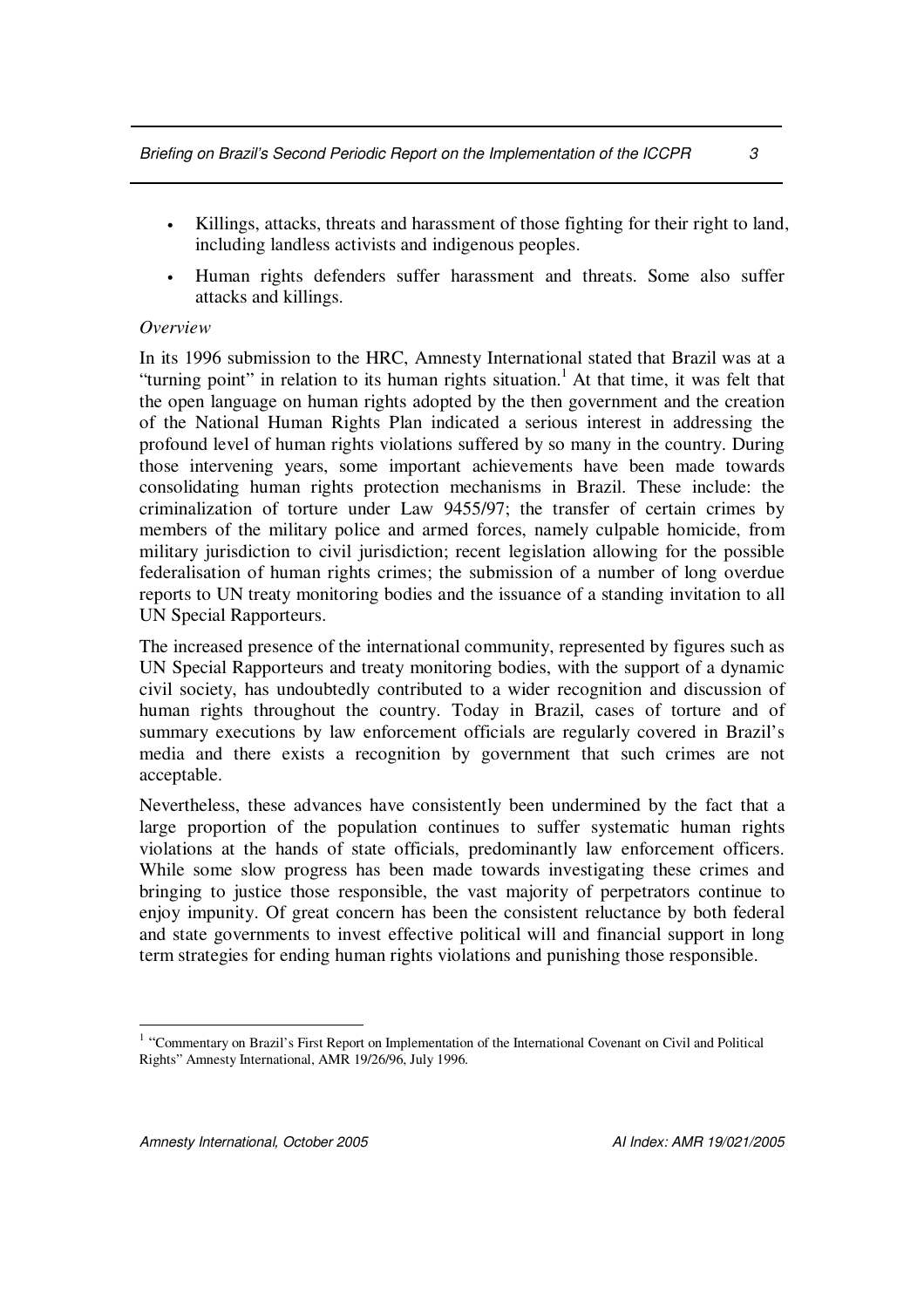In 2005, two emblematic cases have highlighted national and international concern at the extent of violations and underlined the reactive nature of governmental responses. Firstly, the killing of the Catholic nun, Sister Dorothy Stang, on 12 February in Pará; followed by the killing of 29 residents of socially excluded communities in the Baixada Fluminense district on the outskirts of Rio de Janeiro, in April 2005, which clearly indicated the continued and active presence of police "death squads" in Brazil's urban centres.

In the wake of both these atrocities, federal and state governments publicly condemned the killings, promising to bring those responsible to justice. However, both cases occurred in areas with long patterns of similar crimes and in the context of persistent impunity and inaction by federal and state authorities in the face of systematic human rights violations. As such, human rights organizations and those close to the victims have not expressed much confidence in federal and state government pronouncements.

Amnesty International's concerns, expressed in its submission of 1996, that the Brazilian government lacked an apparent strategy, timetable and oversight mechanisms for the introduction and implementation of proposed human rights reforms, especially the national human rights program, have proven to be right. Promises by all federal governments since that time to address human rights issues have been predominantly limited to publicity orientated campaigns, which are rarely effective in combating levels of human rights violations.

While the federal government has launched a number of human rights campaigns, such as the 2001 anti-torture campaign and the more recent human rights defenders campaign, these have largely failed to offer effective solutions to serious human rights related problems in the country, focussing on proposals such as brief television and radio campaigns, the publication of leaflets or telephone hotlines, as opposed to properly supported strategic plans and political reforms.

As such, it is of particular concern that the space which was gained for human rights at federal level has been diminishing. The widely reported decisions to cut the budget of the Special Secretariat for Human Rights shortly after the government came to power and, more recently, to withdraw its ministerial status, have reduced government intervention into this area. This has underlined the sporadic and inconsistent nature with which human rights concerns continue to be addressed at both federal and state government levels.

Time and again, governments have failed to invest political or financial capital into human rights reforms preferring to concentrate on short term political and economic goals which are often seen to be contrary to these. This has been symbolised by the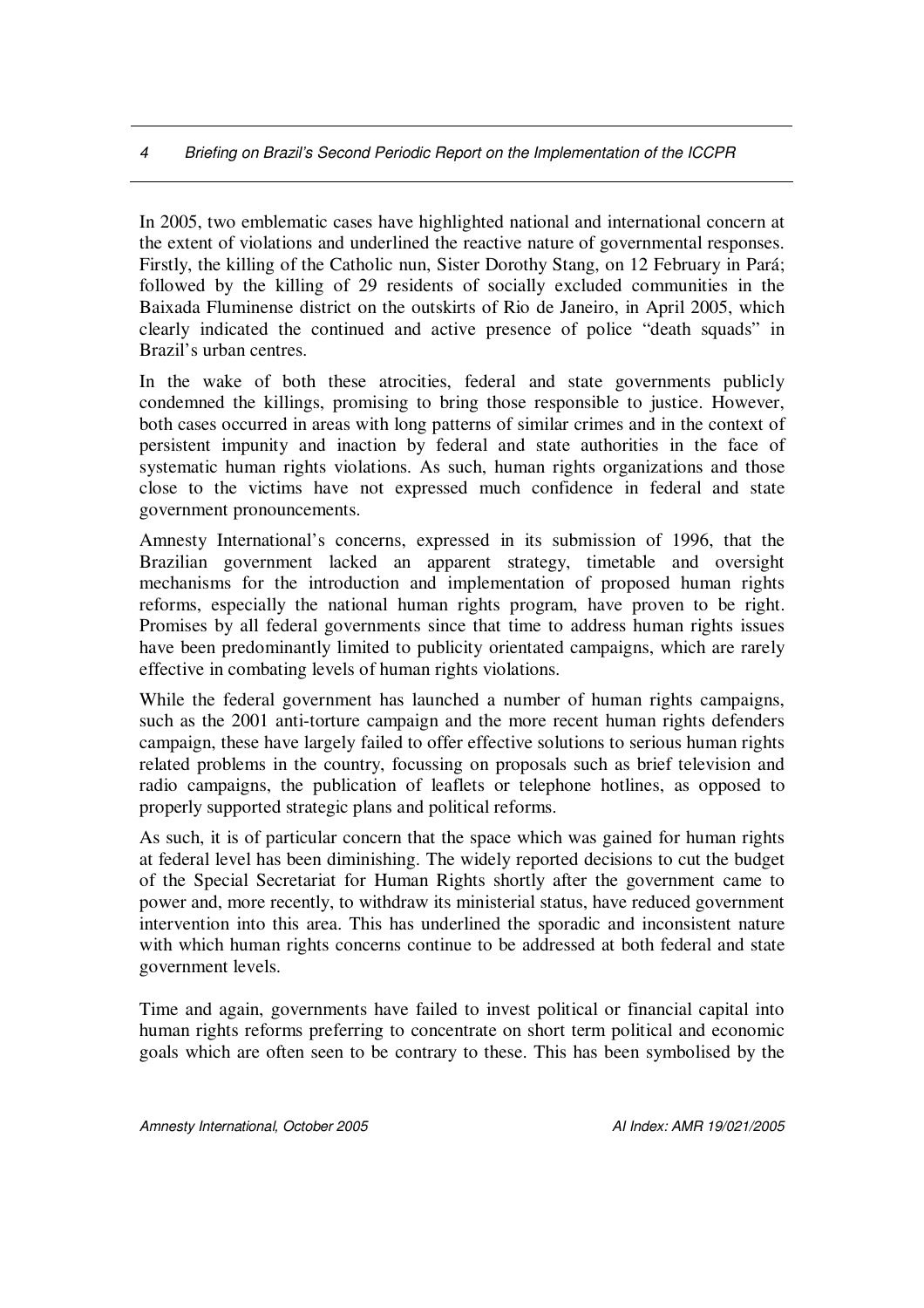consistent way federal government has avoided addressing the profound problems facing the country's public security systems, central to the systemic violation of human rights, but widely seen as a sensitive issue with electorates. As such, the federal government's reform package, set out in the National Public Security Plan, appears to have been effectively abandoned given, for example, the government's publicly announced decision to cut the National Public Security Fund's budget from R\$412 million to R\$170 million in April 2005, among other things.

#### **Article 1 – The Right to Natural Wealth And Resources (Paragraphs 11-14 of the state report)**

#### *Indigenous Peoples (Paragraph 14)*

Despite the clear constitutional obligations the Brazilian state has towards indigenous peoples, they remain among the most vulnerable groups in Brazilian society. Overall, in spite of some advances, such as the April 2005 ratification of the Raposa Serra do Sol territory in Roraima state, the process of demarcation of indigenous land has proved slow and subject to continuous judicial challenges.

When full demarcation of indigenous land has taken place, there is often a failure to protect the territory in question, or its inhabitants. Indigenous leaders are also attacked and criminalised as a result of their activities. During the month of July 2005 in the Truká indigenous territory in Pernambuco state, the indigenous leader Adenilson dos Santos Truká and his son were shot and killed during a public celebration, reportedly by military police in plain clothes. His brother, Aurivan dos Santos Truká, *cacique* (chief) of the Truká, was arrested when he voluntarily presented himself to give information to the federal police about Adenilson's murder, which he witnessed. He was arrested on the basis of charges dating back several years on the accusation of *formação de quadrilha* (forming a criminal gang) and *robo de gado* (theft of cattle). Both charges, believed to be used in order to harass and destabilize the Truká leadership, date back to the time, beginning in the mid nineteen-nineties, when the Truká peacefully reoccupied their land - subsequently demarcated in their favour.

There are consistent attempts to block the demarcation process in the courts. Even when the full consultation prior to final presidential ratification of a territory has taken place, occupants and invaders of indigenous land continue to oppose the will of the government. As a result, Brazil's highest federal courts have made several rulings in favour of such occupants. These rulings block the demarcation process and unless overturned, leave the indigenous community in question at risk of eviction. This has occurred in 2005 in the context of territories claimed by the Guarani Kaiowá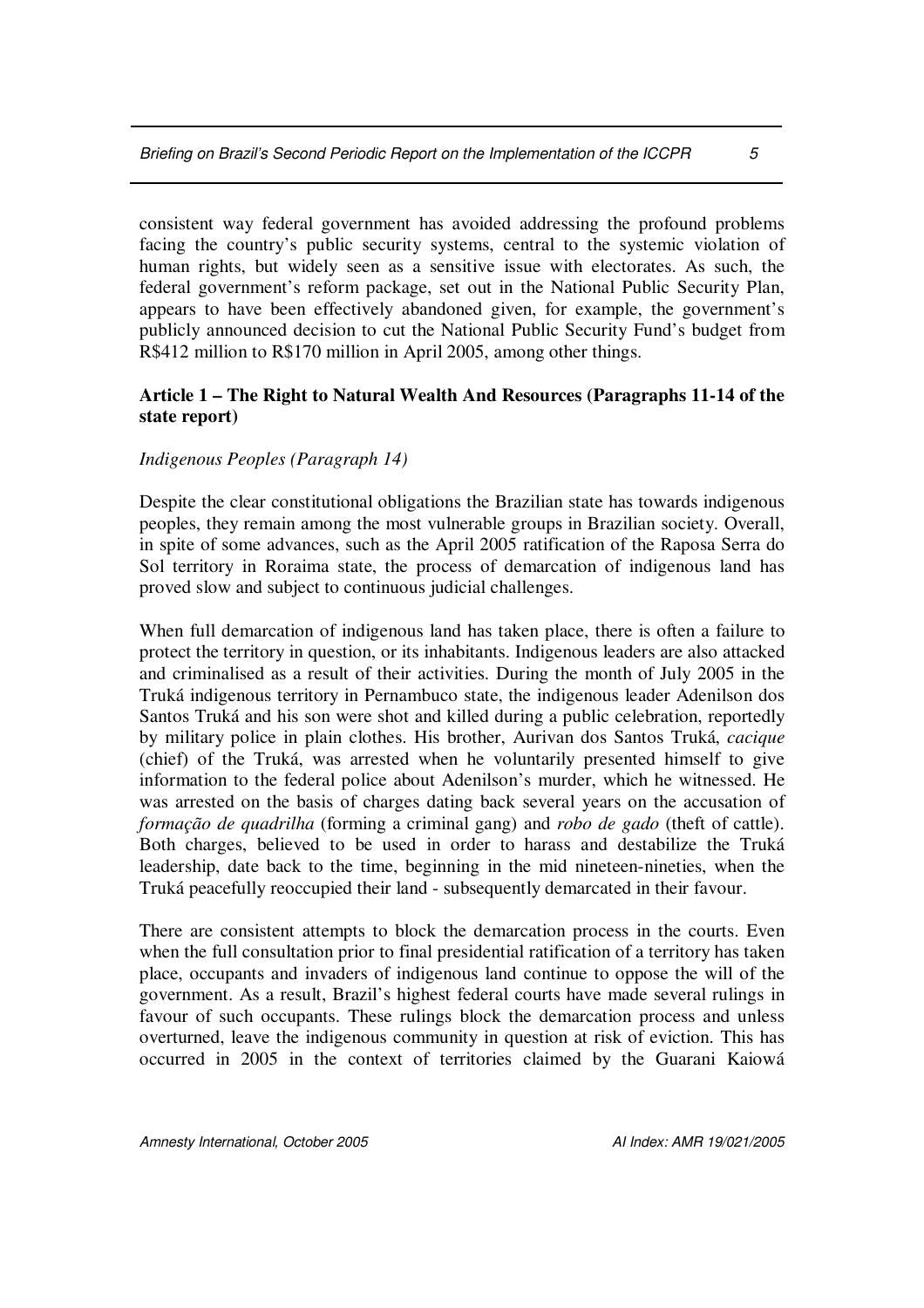indigenous people in Mato Grosso do Sul state, who currently live crammed into some of the smallest, poorest and most densely populated indigenous areas in Brazil. For example, the Nhanderu Marangatu indigenous territory was ratified by President Luiz Inácio Lula da Silva on 28 March 2005. This ratification was later suspended by a ruling of the Federal Supreme Court on 28 July 2005, and the future of the hundreds of Indians living on the territory is now uncertain, pending an appeal against this decision. If evicted they will face almost certain poverty and destitution. Such evictions often lead to violence, such as that which occurred on the Takuara territory on 12 January 2003, during which internationally renowned Guarani-Kaiowá leader Marcos Verón was beaten to death.

There is also currently particular concern for the safety and survival of "isolated" Indians living in the states of Mato Grosso and Rondônia, who are facing invasion of, and expulsion from, their land by individuals involved in extractive industries.

#### **Article 6 – Right to Life (Paragraphs 57 – 133 of the State report)**

#### *Police Killings (Paragraphs 74 -77)*

In the context of extreme levels of criminal and especially armed violence, every year hundreds if not thousands of civilians continue to die at the hands of Brazil's public security forces according to figures published by state secretariats for public security. Extra-judicial executions, unlawful killings and excessive use of force by police officers are rife. Young poor Afro-Brazilian males are the predominant targets for such killings, which occur in the context of high rates of armed criminal violence which pervade Brazil. These killings are often committed by police officers involved in corrupt and criminal activities such as involvement with "death squads", reportedly responsible for acts of social cleansing and organised crime.

Certain state governments have defended the use of strong or even repressive policing as a means of combating high levels of crime. The use of this discourse has consistently been matched by a rise in the number of killings by police and reflects the clear lack of political will to address issues of public security reform and lethality by the police within the framework of international human rights standards.

Official figures quoted in the states of Rio de Janeiro and São Paulo, the only states to regularly publish such figures, show a dramatic rise in killings by police officers up to 2003, with São Paulo registering 915 killings and Rio de Janeiro 1,195 in 2003. According to information received by Amnesty International, these figures are automatically registered as "resistance followed by death" [*resistência seguida de morte*] or "records of resistance" [*autos de resistência*], thus appearing to transform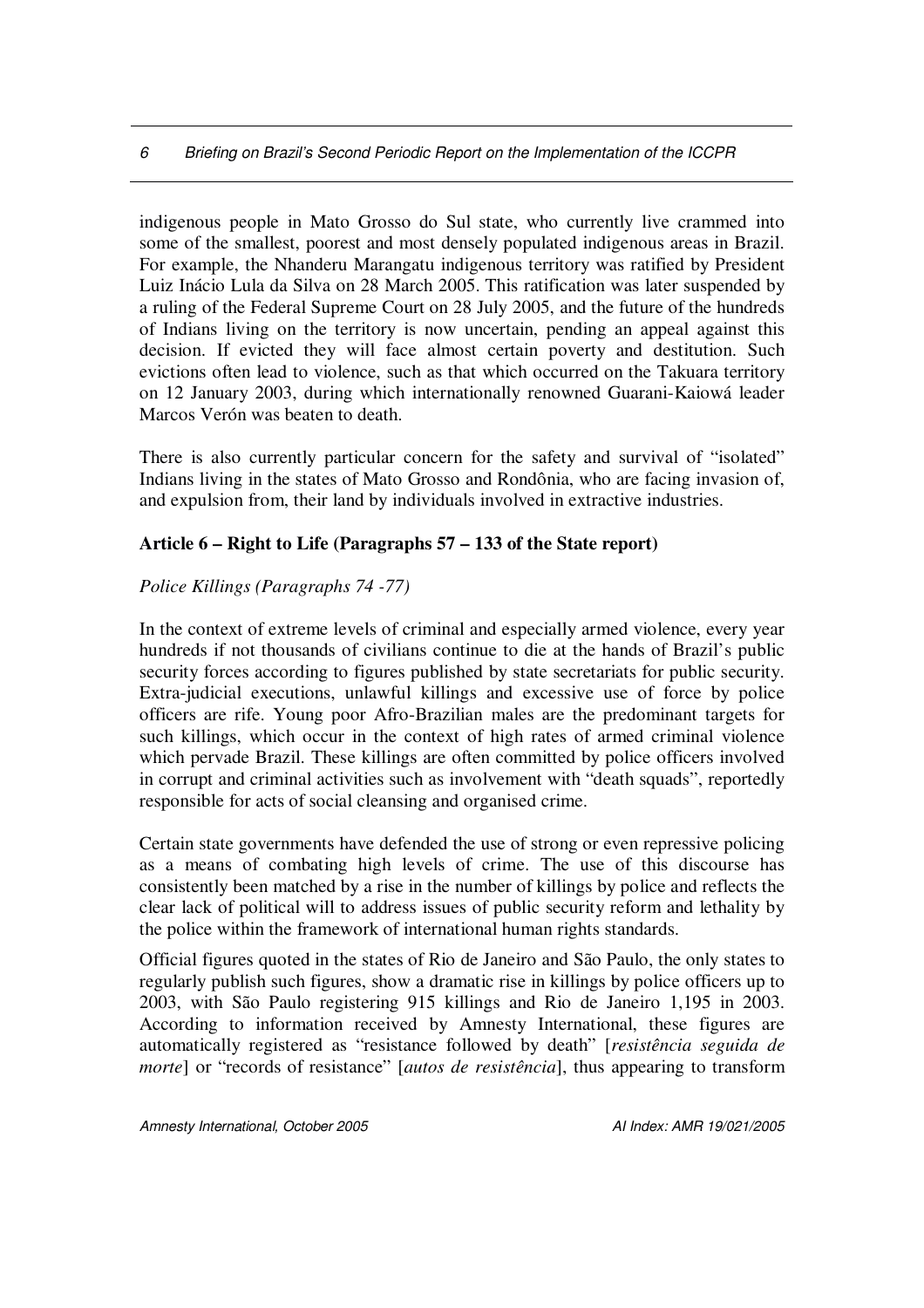the victim into an aggressor prior to any investigation of the circumstances surrounding the killing. In 2004, São Paulo registered a decline in the official numbers of "resistance followed by death" to 663, while in Rio de Janeiro the decline was more negligible to 983.<sup>2</sup>

Separate studies by São Paulo's police ombudsman's office and the *Instituto de Estudos da Religião* (ISER), Institute of Studies of Religion, a research centre in Rio de Janeiro have found that the majority of victims in cases of "resistance followed by death" were unarmed, shot several times predominantly from behind, and many had no previous criminal record.<sup>3</sup> Investigations of such incidents, when they occur, are invariably flawed. Often relatives of victims do not report such incidents, either out of fear, lack of knowledge about how and where to report cases, or from a lack of faith in the justice system. Amnesty International has spoken to families who only reported killings several weeks or months afterwards, believing they had to gather evidence themselves to prove that the victim was not a "criminal" and thus unjustly killed.

It is notable that in 2004 homicide numbers reportedly dropped by 8.2%, the first such drop since 1992, according to health department figures published by the federal government. The federal government attributed the drop to its widely welcomed 'Disarmament Statute', 4 which has controlled the carrying of guns. Amnesty International has also been informed of alternative and community based security projects, by both municipal authorities and civil society, which have also contributed to the decline in homicide rates through systemic, multi-sectoral approaches to criminality and violence without resorting to repressive means. According to reports, in the city of Diadema, on the outskirts of São Paulo, the municipal government managed to reduce homicide rates by 47% through targeted policies aimed at violence "hot-spots". In Jardim Angela, a region in the south of São Paulo, visited several times by Amnesty International, government statistics show that homicide rates dropped 73.3%. In Jardim Angela, the persistent efforts of civil society and the Catholic Church to ensure the authorities find alternative means to address the problem have been emblematic and undoubtedly contributed to this reduction.

#### *Killings in Rural Areas (paragraphs 126-129)*

Similarly in rural areas, patterns of killings against land activists and indigenous peoples as a result of their fight for land continues to be of extreme concern. In 2003, killings of land activists and indigenous peoples increased notably. These killings often occur either with the participation, knowledge or acquiescence of state law

<sup>&</sup>lt;sup>2</sup> Information supplied by state secretariats for public security, see: www.ssp.sp.gov.br & www.ssp.rj.gov.br

<sup>3</sup> See: Ouvidoria da Policia do Estado de São Paulo *Relatório Anual de Presentação de Contas 2001,* pg 85 and Cano, Ignácio *The Use of Lethal Force by Police in Rio de Janeiro* ISER, 1997 pgs 68-69.

<sup>4</sup> Law 10,826 of the 22 December 2003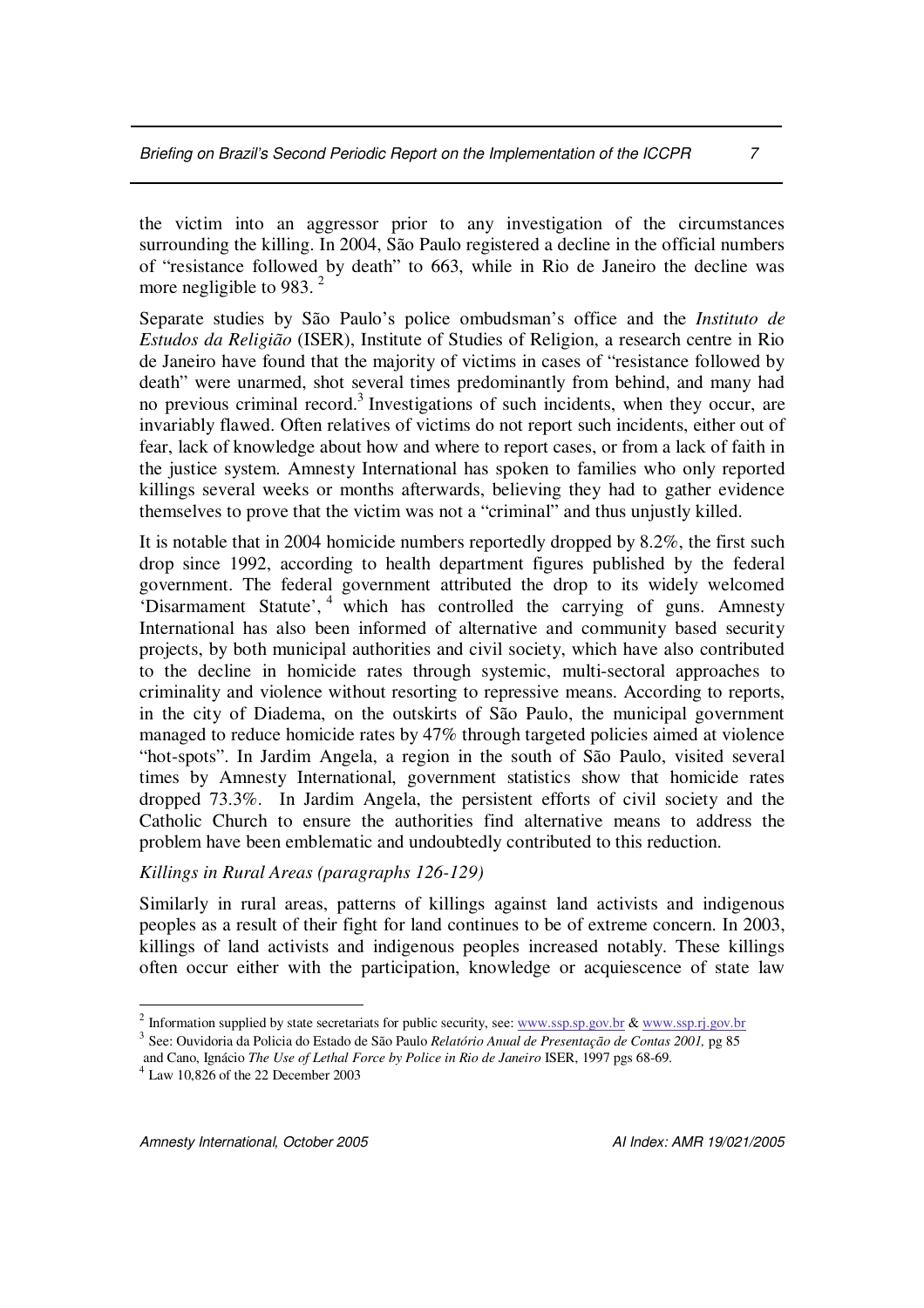enforcement officials. The majority of perpetrators remain unpunished. According to the Pastoral Land Commission figures, in 2003 only five people were in prison for 976 killings of land activists committed between 1985 and 1996. Causes for the sudden increase in killings are varied. However, long term impunity, slow and controversial land reform procedures and complicity of state authorities with powerful land owners have contributed to the levels of these killings.

On 12 February 2005, Sister Dorothy Stang, a nun who had long campaigned on ecological and land issues in the Amazonian state of Pará, was killed by hired gun men. Sister Dorothy was killed only two days after having met the then Special Secretary for Human Rights of the federal government informing him of death threats against her. (See section on federalization of human rights crimes).

#### *"Death Squads"*

Killings by "death squads" continue to be of major concern in Brazil. Prior to the visit of the UN Special Rapporteur on Extra-Judicial and Summary Executions in September 2003, the federal government published figures which stated that there were indications of "death squad" activity in at least 15 of the country's 27 states. "Death squads", largely made up of police officers and former police officers, are believed to be involved in the killing of criminal suspects on the request of small business owners, but many reports indicate their involvement in organised crime, including drug and gun trafficking as well as assassinations.

On 31 March 2005, 29 people were shot and killed by a group of people believed to be members of Rio's military police force. The group drove around the areas of Queimados and Nova Iguaçu in the Baixada Fluminense district in the suburbs of Rio de Janeiro. Members of the group, who in some cases wore masks and hoods, reportedly fired indiscriminately from their cars on passers-by. The victims were aged between 13 and 64 years old and included numerous school children. In the wake of the killings, the state secretary of public security stated publicly that corrupt members of the military police were involved. A joint federal and state police investigation was initiated, which led to the preventative detention of ten police officers and one former police officer. By checking records of "records of resistance" the civil police investigation has linked at least 15 prior killings to the massacre suspects. The Baixada Fluminense has suffered a long history of "death squad" activity, and while there are no clear indications as to why the shooting took place, they clearly fit the long pattern if not the scale of similar crimes attributed to them.

A major victory against "death squad" activity was achieved in November 2004, following a decision by a federal court to prohibit the *Escuderie Detetive Le Cocq* organization, officially a police benevolent fund, but believed to be the front for a "death squad" which dominated organized crime in the state of Espírito Santo for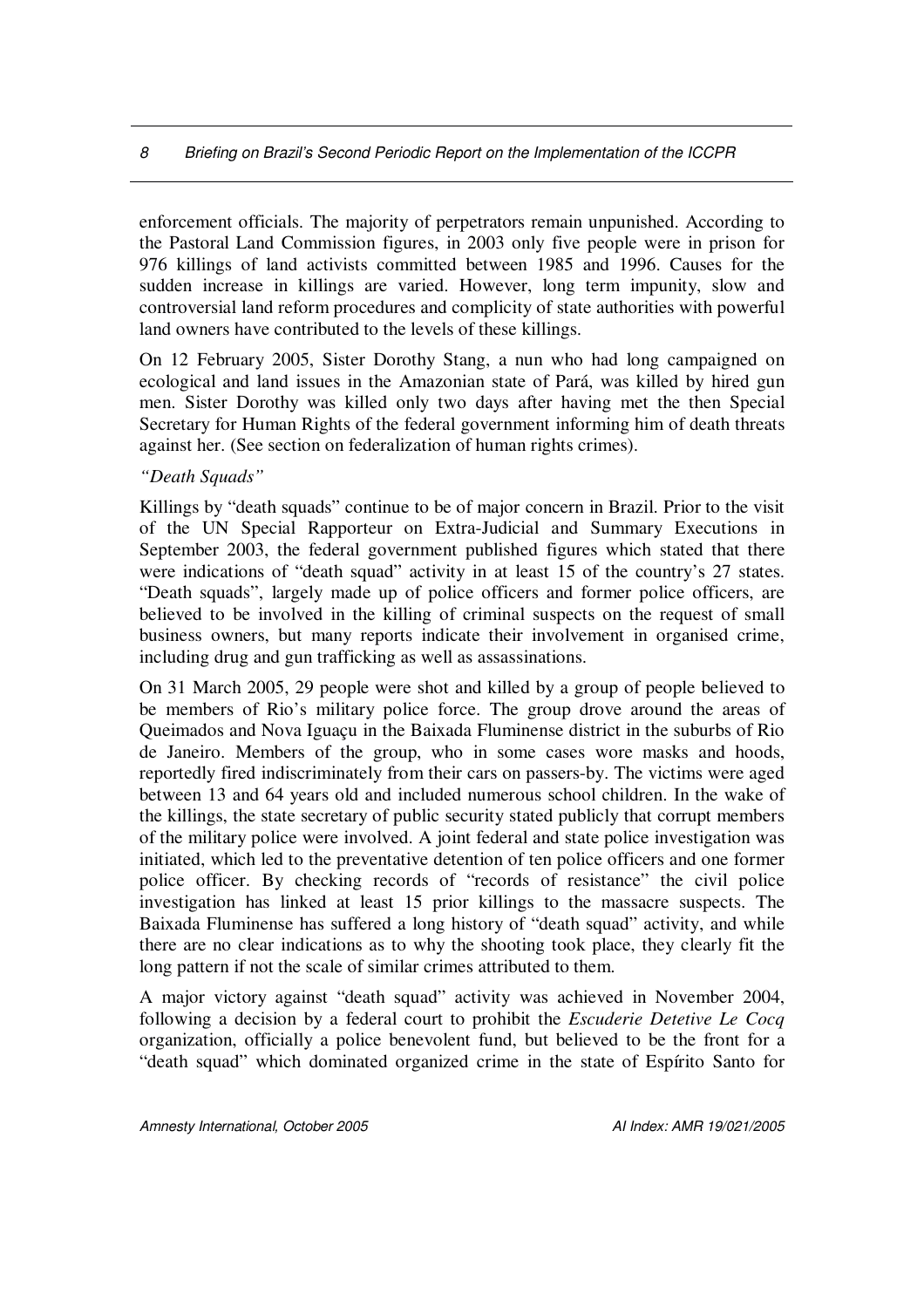many years.<sup>5</sup> However, joint federal and state investigations into organised crime, assassinations and extra-judicial executions in the state of Espírito Santo, following reports that sections of the executive, legislative and judicial branches of the state were involved in organised crime, have been slow. Most notable have been the failures by the authorities to make headway with the investigations into several high profile murders, such as that of lawyer Marcelo Denadai, killed in April 2002. According to information received by Amnesty International, several of the witnesses in this case have been killed.

#### *Witness protection*

The Brazilian government has set up a witness protection program, PROVITA, run by non-governmental organizations and jointly funded by federal and state governments, cited in paragraph 76 of its report. While the creation of this program is an important step forward and one that this organization was calling for in its 1996 submission to the HRC, Amnesty International has consistently been informed that it is limited in its scope and vulnerable to the inconsistency of its funding. The level of police involvement in killings and organised crime is best exemplified by the fact that the majority of those in PROVITA are being protected from members of the police who are being investigated or have been charged. In the state of Espírito Santo, widely criticised by the UN Special Rapporteur on Extra-Judicial and Summary Executions as well as the former Minister of Justice among others for extensive "death squad" activity, Amnesty International was informed by local NGOs that at least 90% of those under protection were testifying in cases involving members of the state's police forces.

#### *Investigations*

Amnesty International has consistently received information that police involved in such incidents follow a process reportedly aimed at hindering any possible investigation. This includes removal of dead bodies from the scene of the crime in an apparent attempt to "rescue" them, planting of guns on corpses, removal of bullets, shells and other evidence, among other things. Threats, intimidation and attacks against witnesses are also consistently reported.

Today in Brazil, there continue to be no means of independent investigation of human rights violations committed by members of the police. This is due to a number of reasons. Firstly, forensic examinations of such cases are deemed to be limited at best, as forensic investigation units lack independence, being either directly linked to the

<sup>5</sup> On 5 November 2004, the judge of the 4a Vara da Justiça Federal in Espírito Santo passed the sentence against *Escuderie Detetive Le Cocq*.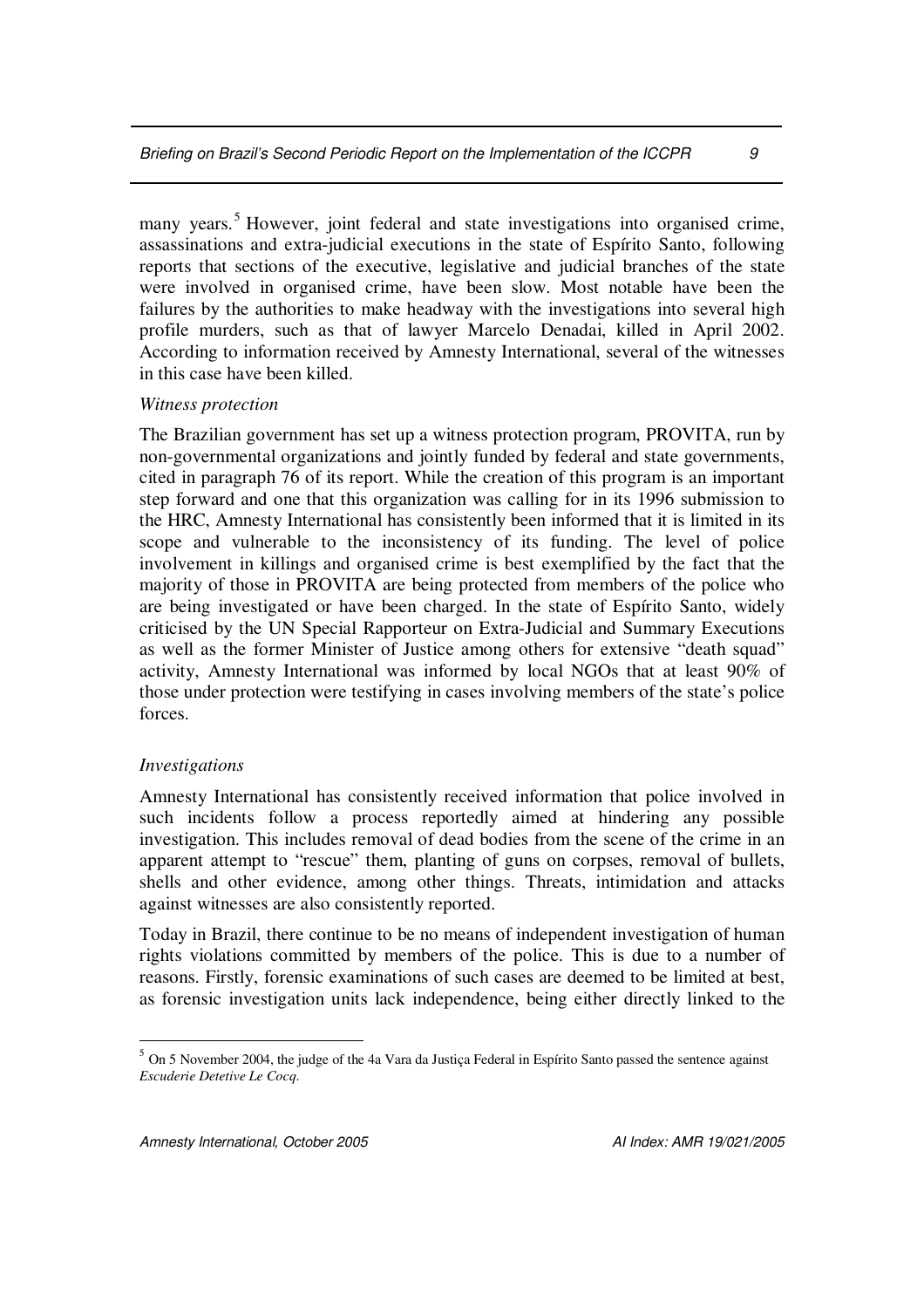state civil police or to the state secretariat responsible for public security, or due to the lack of resources available to them. Secondly, investigations are done either by the civil police or by the internal investigations unit of the relevant police force. Thirdly, though some states do have police ombudsman's offices, cited in paragraph 4 r of the state report, these have extremely limited powers, being neither able to investigate reported incidents or to initiate judicial proceedings. They also have been shown to have limited independence, with their appointment and their funding reportedly controlled by state governments in certain states. <sup>6</sup> Ombudsman's offices have been most effective when documenting systematic patterns of human rights violations by police and by denouncing these publicly. Public Prosecutors, who do have the power to investigate, rarely if ever investigate such killings and do not have the resources to do forensic examinations.

#### *Impunity*

Even following legislative reforms which have allowed for cases of killings by military police to be tried in civil courts and following the creation of a witness protection program, successful prosecutions of police are limited. This is due to a number of reasons, including those cited above as well as the incredible slowness of the judicial system, the reluctance by some judges and prosecutors to take on such cases, and above all by the lack of access to justice suffered by many marginalised groups as expressed by the Special Rapporteur on the Independence of the Judiciary. 7 Also of concern has been the increasing practice of some courts to declare the proceedings "*in camera",* severely limiting the victim's family the right to a fair trial.

It is notable that of the four internationally known massacre cases from Brazil, involving members of the military police, none of the judicial processes has been completed satisfactorily. Regarding the massacres of Candelaria and Vigario Geral, both of which took place in Rio de Janeiro in 1993, only a very few of the numerous police officers charged were convicted while some prosecutions are still pending. In relation to the massacre of 19 land activists in Eldorado dos Carajás, which took place in the state of Pará in 1997, and the massacre of 111 detainees in the Carandiru prison in São Paulo in 1992, only the commanding officers have been convicted though none are detained while they appeal the sentences.

<sup>&</sup>lt;sup>6</sup> See: Report of the Special Rapporteur, Sir Nigel Rodley, submitted pursuant to Commission on Human Rights resolution 2000/3. Addendum. Visit to Brazil. 30 March 2001 E/CN.4/2001/66/Add.2 paras 143-146 and Rapport de la Rapporteuse Spéciale, M me Asma Jahangir, Additif Mission au Brésil, E/CN.4/2004/7/Add.3 para 23

<sup>7</sup> Report of the Special Rapporteur on the independence of judges and lawyers, Mr. Leandro Despouy. Addendum Mission to Brazil. E/CN.4/2005/60/Add.3, 22 February 2005, para 24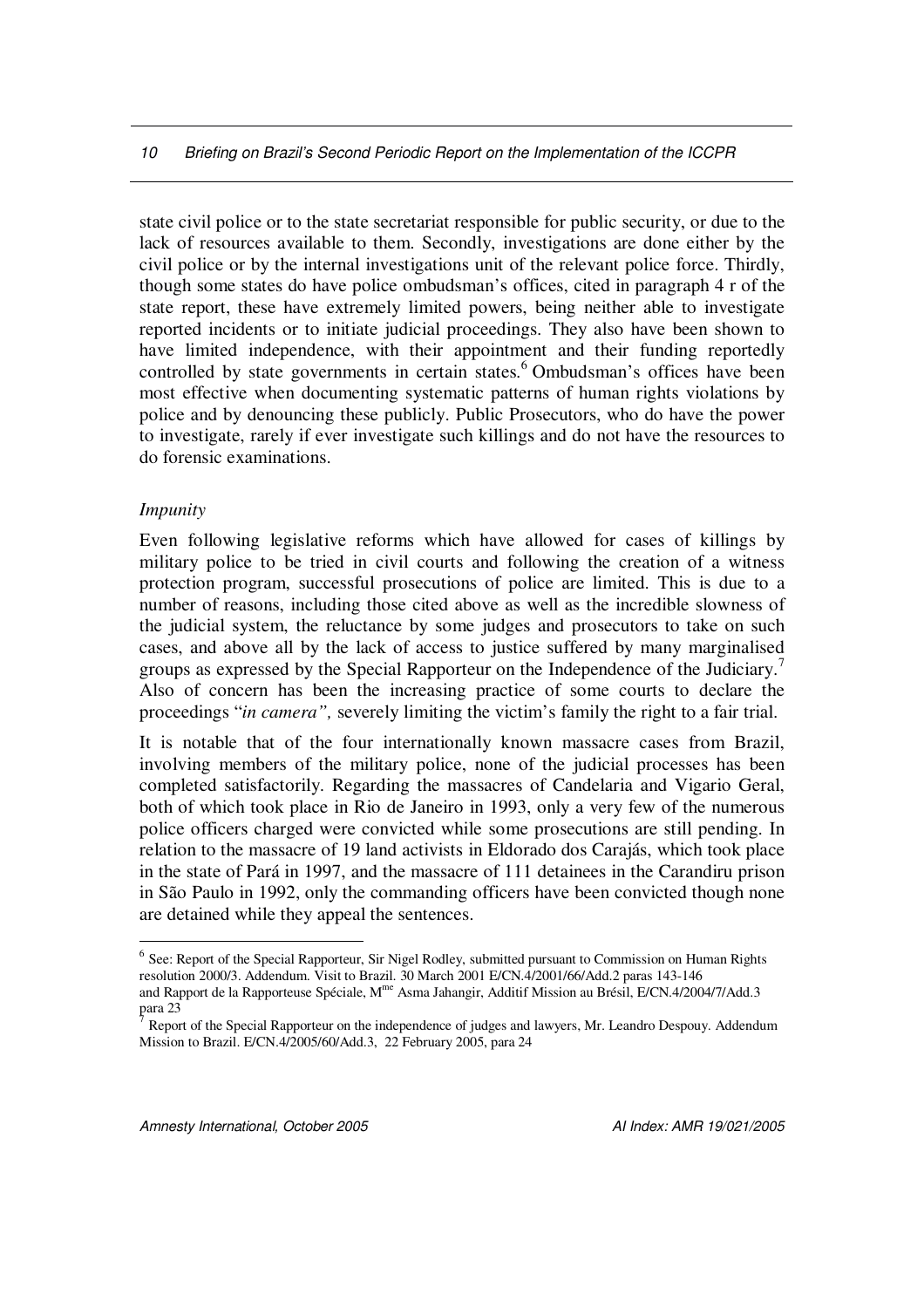What is more, in the case of Carandiru the commanding officer was elected as a state deputy while appealing against his prison sentence of over 600 years. In relation to lower ranking police officers, both prosecutions have been hindered by the inability of forensic investigations to ascertain individual responsibility for the killings. Thus, in both cases these prosecutions are still pending.

#### *Federalisation of human rights crimes*

In its submission presented to the HRC in 1996, Amnesty International again reiterated its call for a process that would allow for the federalisation of investigations and prosecutions of human rights violations where the state authorities have shown a persistent failure to do so effectively. Since then, the federal authorities have made important steps in this direction. Firstly, under presidential decree [*medida provisoria*] nº 27 of 24 January 2002, the federal police were given powers to investigate, among other things, cases of human rights violations where the federal government was deemed responsible under its international human rights obligations.

Under this decree, federal police are allowed to investigate possible human rights violations, including cases of possible extra-judicial executions, in collaboration with state police forces. However, under this decree all crimes that are not federal crimes, such as torture and murder, still fall under the jurisdiction of the state judicial system. As a result, federal police have participated in investigations in cases such as the massacre which took place in the Baixada Fluminese in Rio de Janeiro in April 2005 and also following systematic denunciations of "death squad" activity and state governmental links to organised crime in the state of Espírito Santo in conjunction with state police and judicial authorities.

While the involvement of federal police in human rights cases has been an important step, Amnesty International has received reports from local human rights organization expressing concern at reluctance shown by elements within the federal police force to intervene in human rights related cases, especially the protection of human rights defenders. In May 2004, the Federal Police made a legal appeal to overturn orders that they provide protection to Roberto Monte, Ruy dos Santos and José Veras Junior, on the basis that they were not federal employees and as such should be protected by the state.

Roberto Monte, who works at the *Centro de Direitos Humanos e Memoria Popular*, Centre for Human Rights and Collective Memory, based in Natal, Rio Grande do Norte, presented Amnesty International with copies of the judicial ruling favoring the federal police's appeal. According to the latest information received by Amnesty International, he continues to receive threats as a result of his denunciation of local 'death squads'. In a letter, dated 12 April 2005, the Brazilian Committee of Human Rights defenders wrote to the National Secretary of Human Rights stressing that such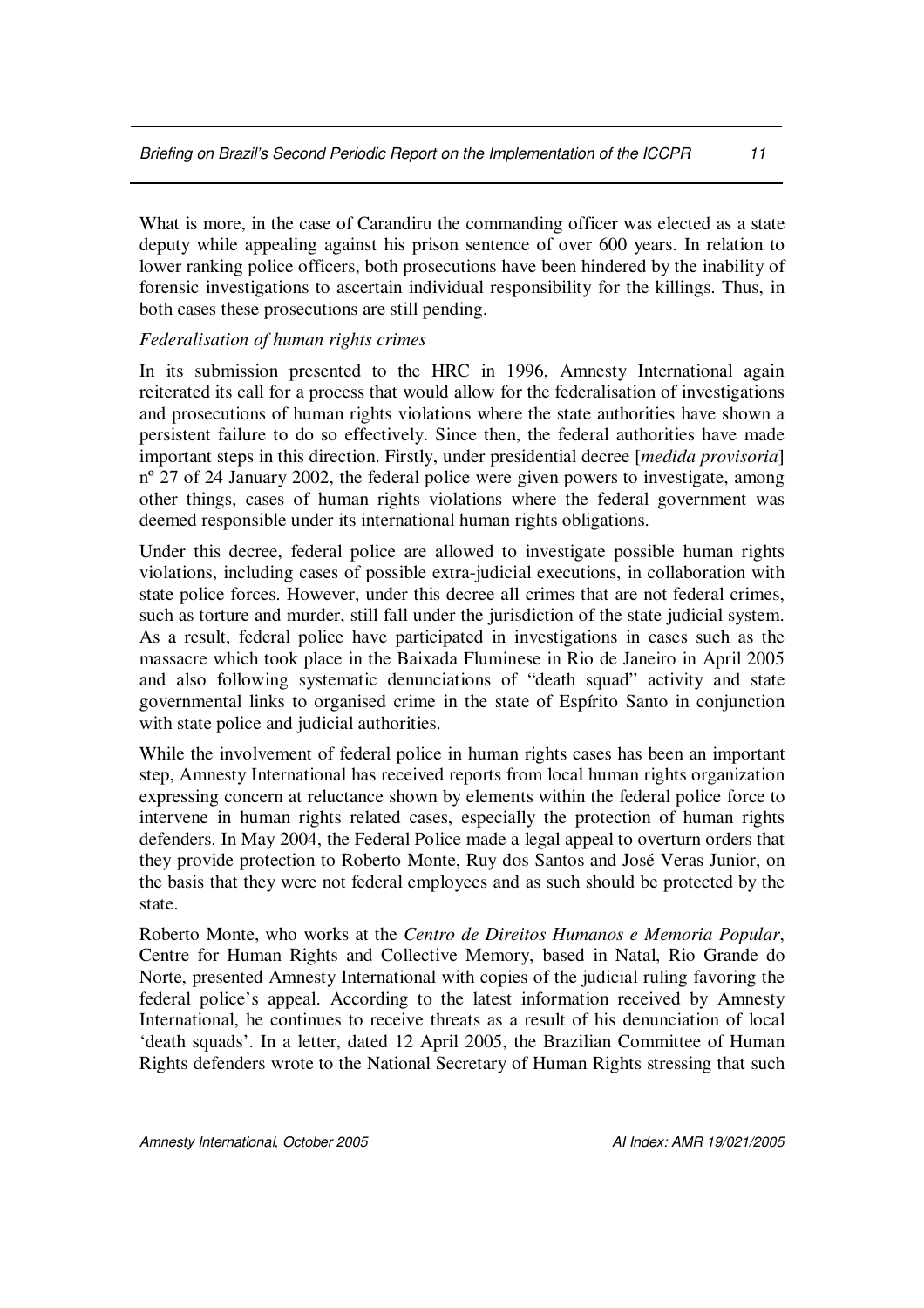action by the federal police was contrary to Law  $N^{\circ}$  10.446 of 8 May 2002<sup>8</sup>, which specifically deals with their responsibilities to protect human rights defenders.

In November 2004, a process for the federalization of investigations and judgements of human rights crimes was voted as a law through Congress as part of the package for the reform of the judiciary. As with the above presidential decree, it allows for the transfer of a case from state jurisdiction to federal jurisdiction in cases of grave human rights violations where it is felt that the federal government's responsibility under Brazil's international treaty obligations is not being complied with. Under this procedure cases are submitted or selected by the federal attorney general who will then submit them for the approval of the *Superior Tribunal de Justiça* (STJ) federal superior court.

The killing of Sister Dorothy Stang, in February 2005, was the first case to be submitted for federalisation. It was submitted in the context of the high levels of killings of land activists and human rights defenders in the state of Pará and the impunity that sustains this. The STJ ruled that the case did not match all necessary criteria, namely that the state had shown inability or reluctance to handle the case, deeming it too soon to prove this. It is clear that this process will depend on a case by case evaluation and it remains to be seen whether it will be implemented effectively by the federal attorney general and the STJ.

#### *Public security Reform*

In 2003, the newly elected government of President Luiz Inácio Lula da Silva set out a policy of public security reform, under its National Public Security Plan, based on human rights principles and controlled through the transfer of federal funds. This included mechanisms for strengthening investigative policing; introducing community based policing and improving oversight mechanisms of the police. However, two years later these reforms have not effectively been implemented and senior members of the federal government have done little to counter this impression, avoiding questions of public security reform as much as possible.

Reforms by the government to control the carrying of weapons as well as a proposed referendum to control the sale of arms are important steps in trying to combat levels of armed violence. However, illegal trafficking of arms and continued misuse of firearms by law enforcement officers need to be addressed if a serious decline in firearm related lethalities is sought.

<sup>&</sup>lt;sup>8</sup> "Dispõe sobre infrações penais de repercussão interestadual ou internacional que exigem repressão uniforme, para fins do disposto no inciso I do § 1º do art. 144 da Constituição prevê, em seu artigo III a atuação da polícia federal em casos de violações de direitos humanos, que a República Federativa do Brasil se comprometeu a reprimir em decorrência de tratados internacionais de que seja parte."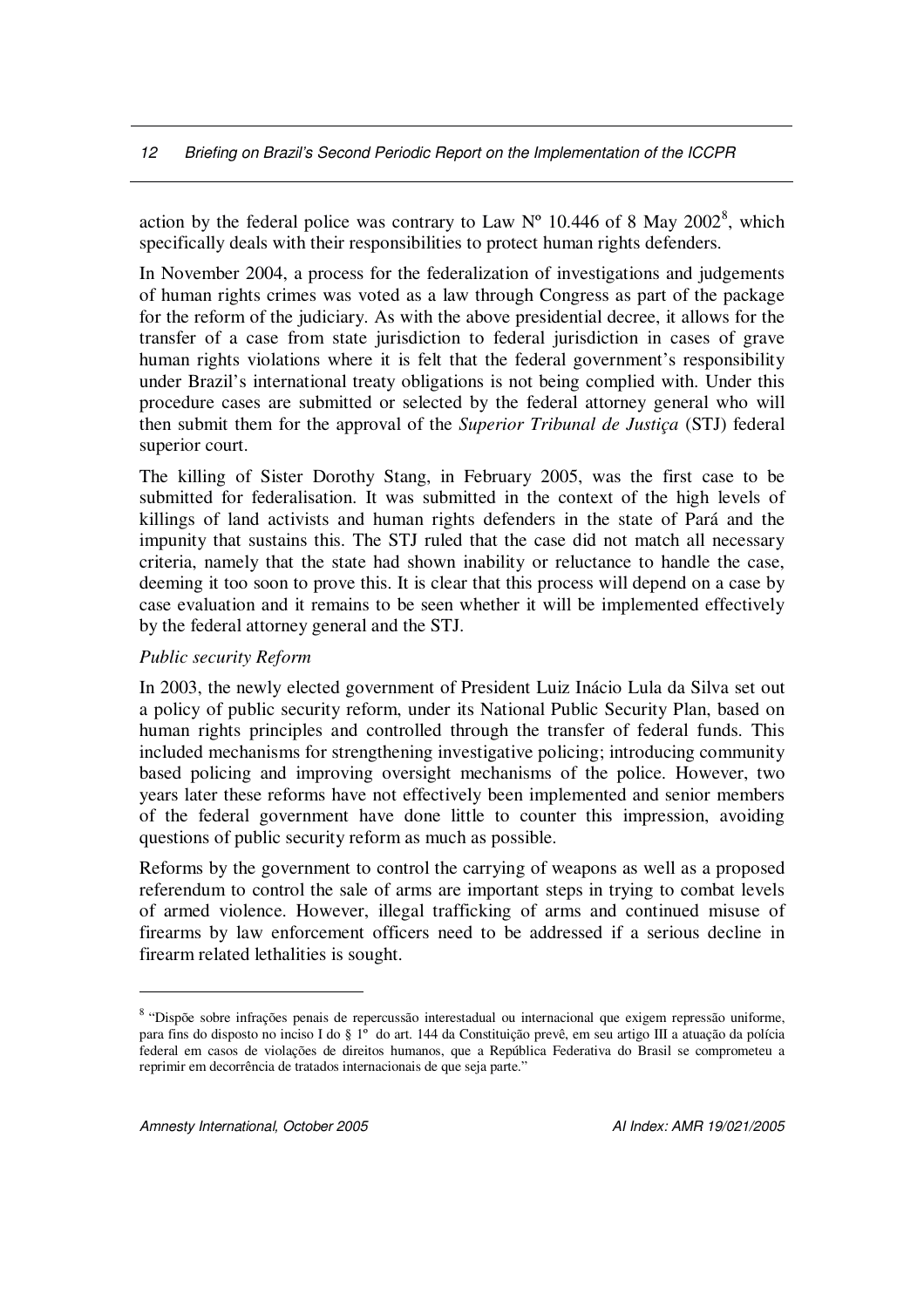#### **Article 7 – Torture (Paragraphs 134-145 of the State report)**

Torture by state agents remains widespread and systematic. The majority of cases continue unreported, uninvestigated and unpunished. The Brazilian government has recognised that torture is often used as a method of investigation, punishment or extortion by members of the law enforcement forces.<sup>9</sup> It is carried out at the point of arrest, in police stations, juvenile detention centres and prisons. Victims continue to be mainly poor, young black or mixed race males who are alleged criminal suspects.

Despite the introduction of the 1997 Torture Law, only a few prosecutions have taken place in relation to the number of reported cases, with even fewer resulting in convictions. Information about prosecutions of state agents for torture, as well as other human rights violations, is difficult to obtain, as much of the information about such cases is held as confidential by the courts. The Torture Law is unusual in that it also applies to non state actors. Information presented to Amnesty International about prosecutions under this law indicates that these are more likely to be successfully brought against private individuals, and not state employees. This fact also makes the scant data that does exist on prosecutions of limited value as it does not differentiate between prosecutions against state actors and private individuals. Impunity continues to be the norm. In 2004, an opinion poll showed that 24% of those interviewed in São Paulo city thought that torture was an acceptable means of criminal investigation, a rise of 4% over a similar opinion poll conducted in 1997.<sup>10</sup>

In 2001, Amnesty International launched a campaign against torture in Brazil. This campaign was directed against shortcomings of the criminal justice system, which have contributed to the continued practice of torture and the impunity of those who perpetrate it. Such shortcomings can be identified at every stage of the system. While law enforcement agencies are largely responsible for acts of torture, those bodies responsible for investigating and reporting acts of torture, including internal police investigation units [*corregedorias*], forensic medical units [*institutos medico legais*], the public prosecutors office [*ministerio público*], and the judiciary have for the most part failed to do this either due to lack of resources, negligence or complicity. Certain dedicated public prosecutors have proven to be a notable exception to this rule, as are those working in the human rights department in the state of Minas Gerais, and those prosecutors responsible for monitoring São Paulo's juvenile detention system the

<sup>&</sup>lt;sup>9</sup> "Consideration of reports submitted by states parties under article 40 of the covenant – Second Periodic report Brazil" CCPR/C/BRA/2004/2, 11 April 2005, Paragraph 136

<sup>&</sup>lt;sup>10</sup> Poll conducted in February 2004 by Datafolha, a recognised Brazilian national polling organisation.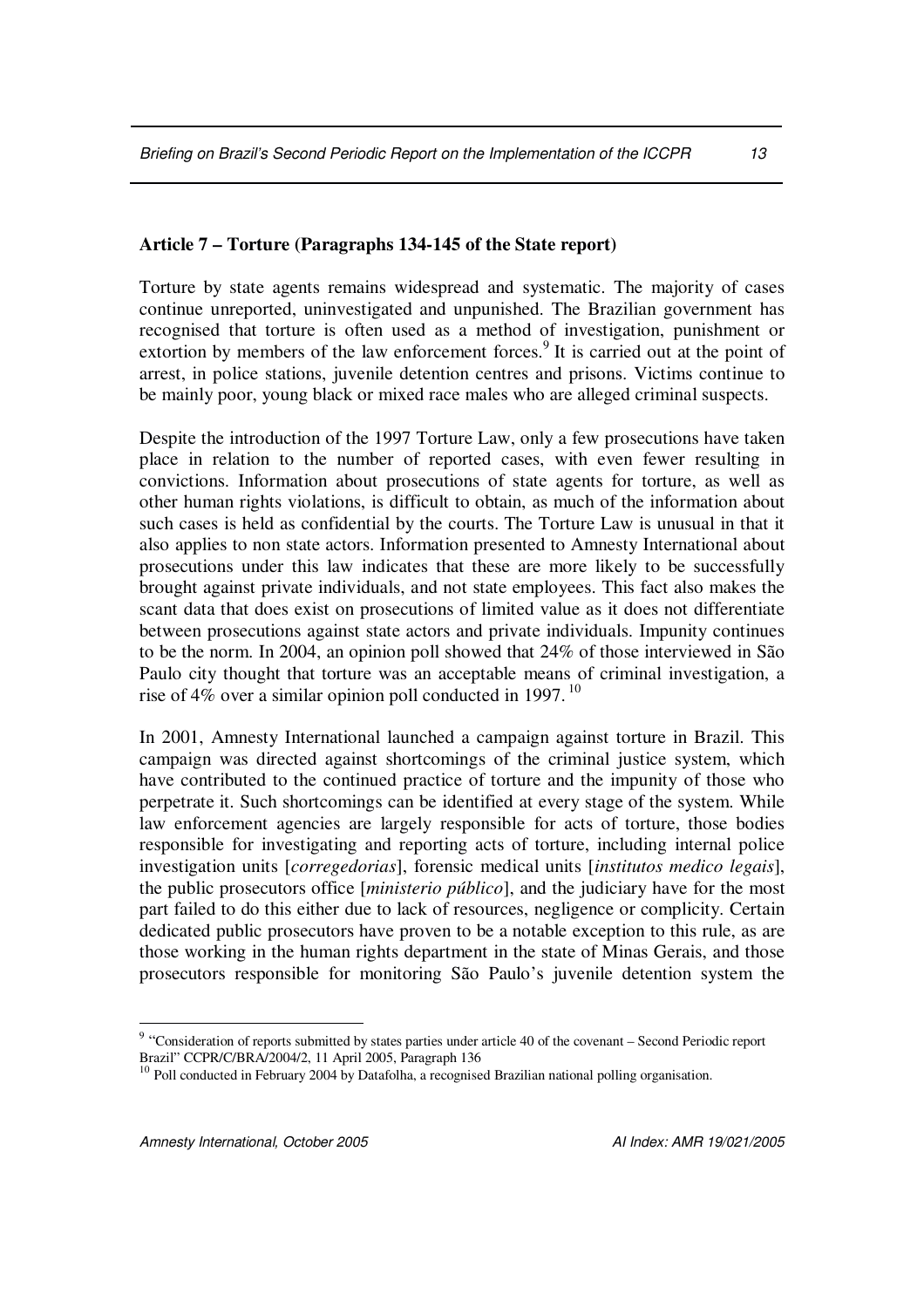*Fundação Estadual do Bem Estar do Menor*, (FEBEM) Foundation for the Well-Being of Minors, where systematic work has contributed to increased prosecutions.

Those states that have police ombudsman's offices have to some extent managed to document the extent of the crime. However, given the limited powers bestowed to the offices, especially the lack of investigative powers, the lack of any real independence both financial and institutional, and the ineffectiveness of those in office, they have also failed to contribute to a reduction in the incidence of torture. Consequently, visits to places where torture is thought to occur and the reporting of cases is often limited to those civil society groups able to obtain access.

#### *Government campaigns*

In the wake of the visit by the UN Special Rapporteur on Torture in September 2000, the federal government launched a campaign against torture. However, the campaign did not address the fundamental causes of the crime, nor did it seek to improve mechanisms for safe and effective reporting and prosecution of cases, as recommended in the Special Rapporteur's report.<sup>11</sup> The government focused on the creation of a very short and limited publicity campaign and the creation of a telephone hotline, apparently to help anonymous reporting, with a view to collecting data. However, Amnesty International was repeatedly informed that from its inception the hotline failed to meet the minimum criteria necessary for investigations of reported cases and protection of victims. The authorities described it essentially as a means of collecting data on the practice of torture, though even for this the campaign had its limitations.

Although the present federal government has claimed that the "SOS Torture" hotline has proved an effective means of monitoring torture, the data collected by the hotline is not a reliable indicator of levels of torture in a given place, as higher numbers of calls may be due to a variety of factors, such as higher awareness of the existence of the hotline or better access to telephones. Given the anonymous nature of the hotline, it did not contribute to the effective reporting or investigation of alleged cases of torture. The "Dial 100" Human Rights Hotline mentioned by the federal government (paragraph 140) has not yet been established and Amnesty International is concerned that once again it will not provide a safe and effective mechanism for the reporting and investigation of human rights violations.

Since the current federal government came to office in 2003, there have been repeated promises that the national campaign for fighting torture, launched in 2001, was to be

 $11$  Report of the Special Rapporteur, Sir Nigel Rodley, submitted pursuant to Commission on Human Rights resolution 2000/3. Addendum. Visit to Brazil. 30 March 2001 E/CN.4/2001/66/Add.2 para 169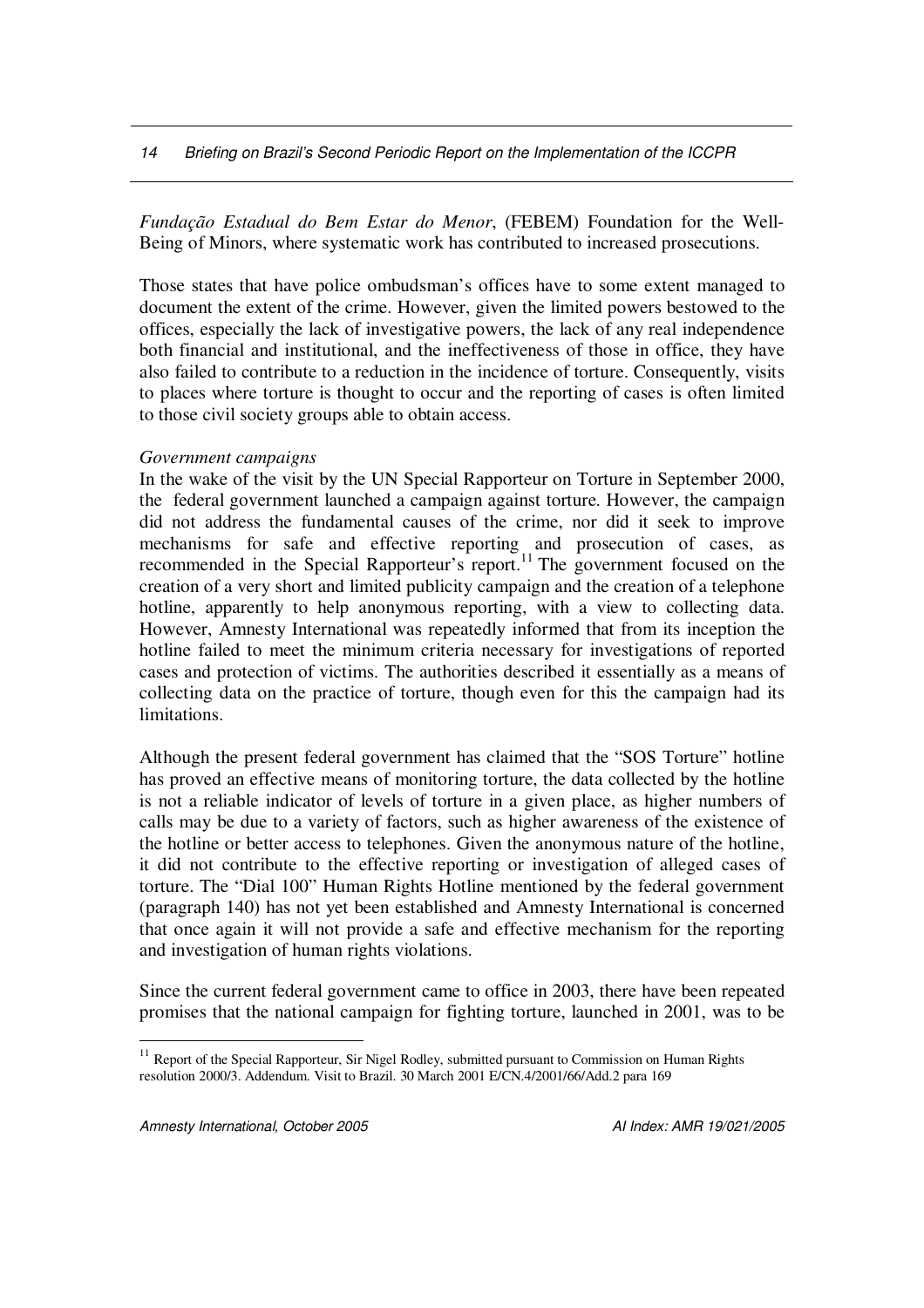re-started. However, this initiative appears to have been made a low priority especially since the federal human rights secretariat recently lost its ministerial status.<sup>12</sup> In his first published interview,  $13$  the new federal human rights secretary made no mention of the national campaign for fighting torture.

There is still no comprehensive or reliable statistical monitoring of implementation of the Torture Law. In 2001, the national council of state public prosecutors offices collected data on prosecutions and convictions under the Torture Law, providing information for the federal government's submission to the Committee against Torture. However, the information at the time was limited and has still to be updated. A recent report cited figures showing that in the state of São Paulo, which has the highest prison population in the country, there had only been 12 convictions under the Torture Law between 1997 and 2004, most of these for non-state actors.<sup>14</sup> A national database that accurately reflects levels of torture and records prosecutions and condemnations brought under the 1997 Torture Law should be set up as a matter of priority.

Amnesty International welcomes plans by the Brazilian government to ratify the Optional Protocol to the Convention Against Torture. The establishing of an independent national preventive mechanism for monitoring torture in places of detention, if effective, should prove a powerful tool in the fight against torture.

#### **Article 10 - Conditions of detention (paragraphs 181-205 of the State report)**

Brazil's detention system has improved little since 1996. Conditions still fail to match minimum international standards and overcrowding, as well as poor health and sanitary standards, are the norm as prison populations continue to grow at rates as stated by the government in paragraph 79. Torture and ill-treatment continue to be means of punishment, control and humiliation of detainees and occur in connection with widespread corruption by prison guards and police officers. Deaths in custody are a constant problem, either at the hands of prison guards or police officers, or more

 $12$  The ministerial status of the Special Secretariat for Human Rights was reduced along with several other ministries following widespread ministerial reform in July 2005. Attempts to move it from the Presidency to the Ministry of Justice, further reducing its status, were averted following protests from Brazil's human rights

movement.<br><sup>13</sup> "Quero resgatar a secretaria de DH ao patamar que ela ocupava", Interview with Mário Mamede, Federal Human Rights Subsecretary, Agencia Carta Maior 24 August 2005

<sup>14</sup> Análise do Cumprimento pelo Brasil das Recomendações do Comitê da ONU contra a Tortura. Programa dhInternacional – MNDH-NE & GAJOP, July 2005.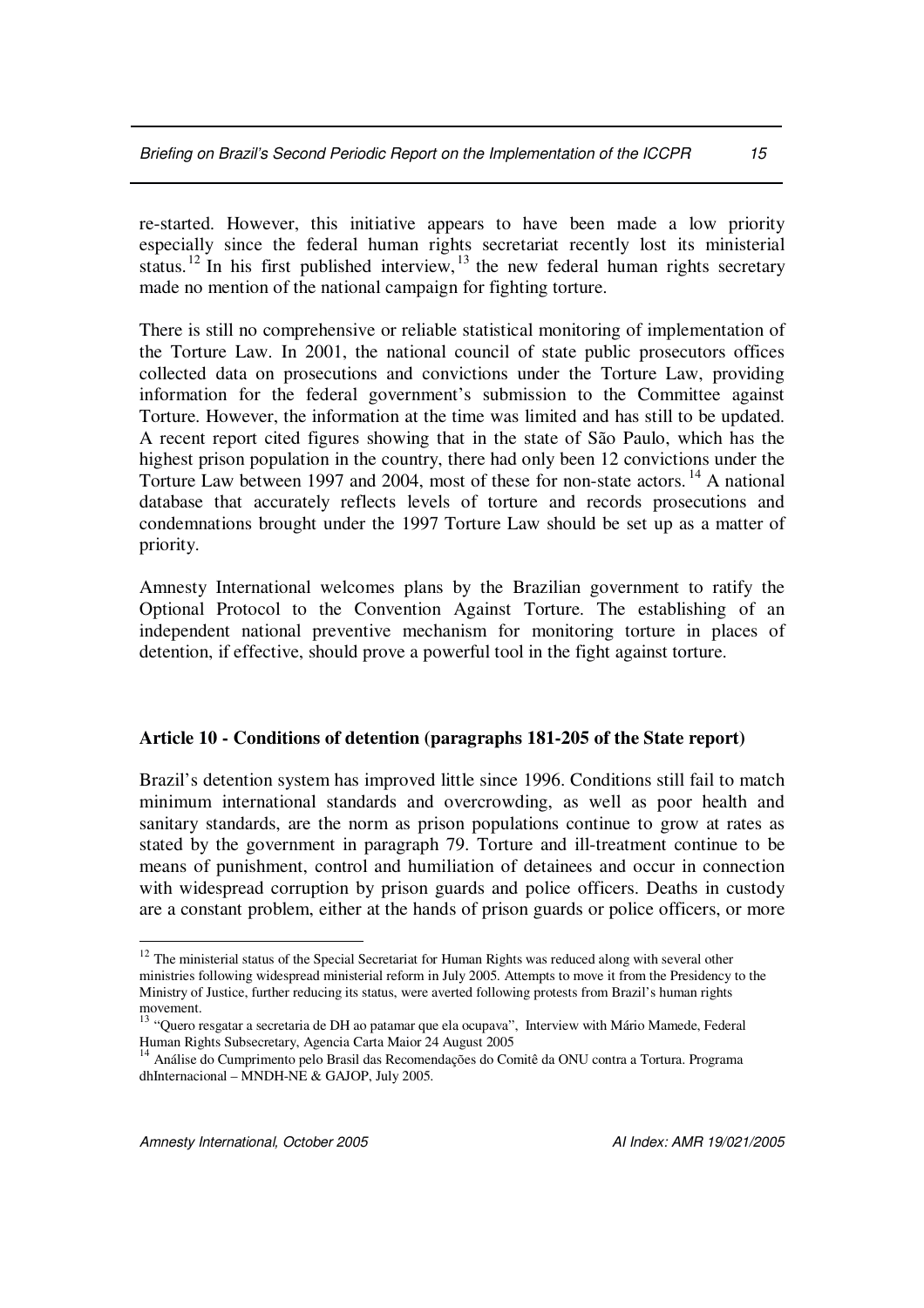predominantly as the result of prisoner on prisoner violence largely the consequence of gang or drug faction conflicts reportedly facilitated by corrupt prison guards. Prison riots, reportedly the result of poor conditions, are also a constant. Pre-trial detention centres and police holding cells continue to be used as *de facto* prisons, where untried detainees can wait for months and even years for a trial, and where many convicted prisoners continue to be held contrary to the Law of Penal Executions.

#### *Prison monitoring*

Amnesty International has also been extremely concerned by attempts, at different times, and in different states, to interfere with the rights of human rights groups or officially authorised prison visiting bodies such as the *conselho da comunidade* [community council, a prison inspection body made up of the authorities and civil society] to visit prisons and speak to detainees. Amnesty International has received specific reports of such cases occurring in São Paulo, where human rights groups were blocked from visiting the FEBEM juvenile detention system, most notably in September 2003 when the authorities tried to block the then UN Special Rapporteur on Extra-Judicial, Summary and Arbitrary Executions from entering a FEBEM unit. Similarly Amnesty International was informed that in Rio de Janeiro the state government placed pressure on the *juiz da vara de execuções penais* [judge of the penal executions court] to replace the president of the *conselho da comunidade* who was widely critical of the state's prison system.

Amnesty International has also been informed of persistent attempts to block human rights groups from visiting detainees held in police stations in the state of São Paulo. Members of *Ação Cristã pela Abolição da Tortura* (ACAT), Christian Action for the Abolition of Torture received a report that on 28 April 2005, 22 detainees of at the 39<sup>th</sup> Distrito Policial (Police Station), were reportedly beaten by members of the military police's shock troops. However, when they tried to visit the police station on 23 May, they were reportedly refused entry on the grounds that the police feared there might be a rescue attempt made for the detainees. Requests to see individual detainees were also reportedly refused. Complaints made to the State Secretariat of Public Security as to the decision remain unanswered at time of writing.

#### *Internal disciplinary measures*

In an attempt to combat the level of prison riots, prisoner on prisoner violence and gang related violence in prisons, the São Paulo authorities and subsequently the federal authorities introduced the *regime disciplinar diferenciado* (RDD), 15 differentiated disciplinary regime and also the *regime disciplinar especial* (RDE), special disciplinary regime. The RDD allows judges to sentence those who have

<sup>&</sup>lt;sup>15</sup> The RDD was introduced as article 52 of Law 10,792 of December 2003, which altered the National Prison Law.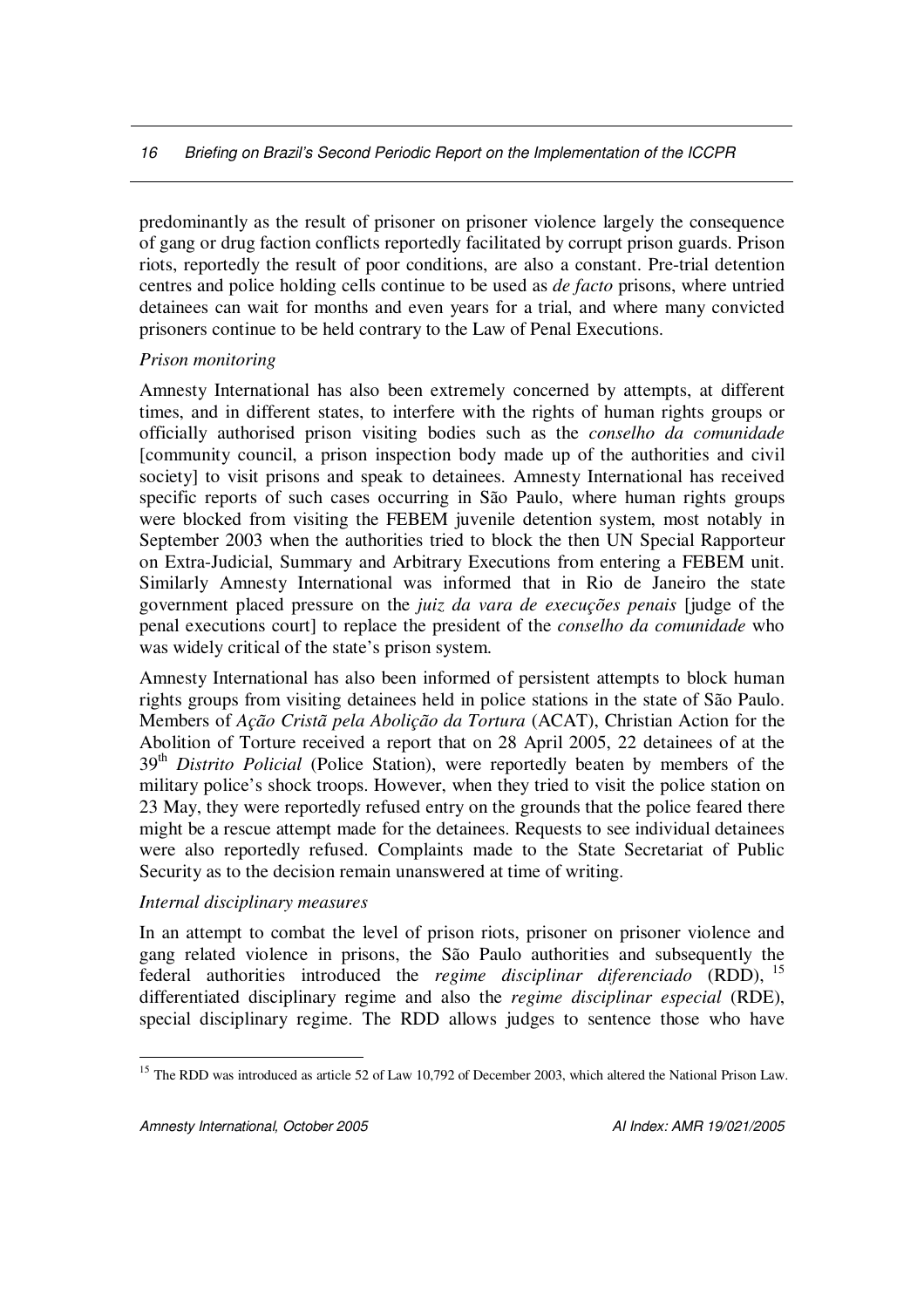committed a crime within the prison system up to a year in a high security facility where detainees are held in solitary confinement. The RDE is an interim step which can be taken by prison directors whereby they can transfer those committing lesser infractions to special prison units. Several bodies, including São Paulo's bar association, have denounced both the RDD and RDE as contrary to the human rights of detainees. Global Justice in its 2003 report stated that, "beginning in the 1990s the construction of a culture of fear has been making penal legislation suffer setbacks and becoming increasingly more rigid, being the Differentiated Disciplinary Regime (Regime Disciplinar Diferenciado, RDD), the best example of this movement." 16

While the levels of prison riots did diminish for a time, from 33 in 2001 to zero in 2003 in São Paulo,<sup>17</sup> it is not clear that this is only due to the introduction of these punishment systems, especially as in 2004 the number of riots rose again to four and continued to occur in 2005 (see below). Amnesty International has also received reports of people being detained in solitary confinement for periods much longer than the stipulated 365 days, and also of detainees being sent to maximum security prisons with RDD systems prior to having been in the prison system, thus having committed no infraction within the system.

In July 2004, an Amnesty International delegation accompanied by local human rights groups visited the RDE unit at Hortolandia, in the state of São Paulo. There, detainees were handcuffed upon any contact with a guard. The removal of one detainee from a cell meant the prior handcuffing of all those in the cell. Detainees waiting to be seen by medical staff had their hands cuffed behind their backs for several hours, contrary to international standards.<sup>18</sup> Many detainees complained to Amnesty International that the imposition of RDE on prisoners was arbitrary; when challenged, the prison director was unable to inform delegates what legal protection or appeals system detainees had against such punishments.

#### *Prison riots and deaths in custody*

Violent riots do still occur within the prison system. In May 2004, 30 detainees were killed during conflict between rival drug factions in the Benfica detention centre. This followed a poorly planned attempt by the authorities to end the separation of rival factions in the prison.

<sup>16</sup> Global Justice *Human Rights in Brazil 2003 – Global Justice Annual Report* May 2004, pg 23.

<sup>&</sup>lt;sup>17</sup> São Paulo State Secretariat for Public Security's web site: http://www.sap.sp.gov.br/dti/estatisticas/rebeliao.htm

<sup>&</sup>lt;sup>18</sup> Contrary to articles 33 and 34 of the "Standard Minimum Rules for the Treatment of Prisoners - Adopted by the First United Nations Congress on the Prevention of Crime and the Treatment of Offenders, held at Geneva in 1955, and approved by the Economic and Social Council by its resolution 663 C (XXIV) of 31 July 1957 and 2076 (LXII) of 13 May 1977"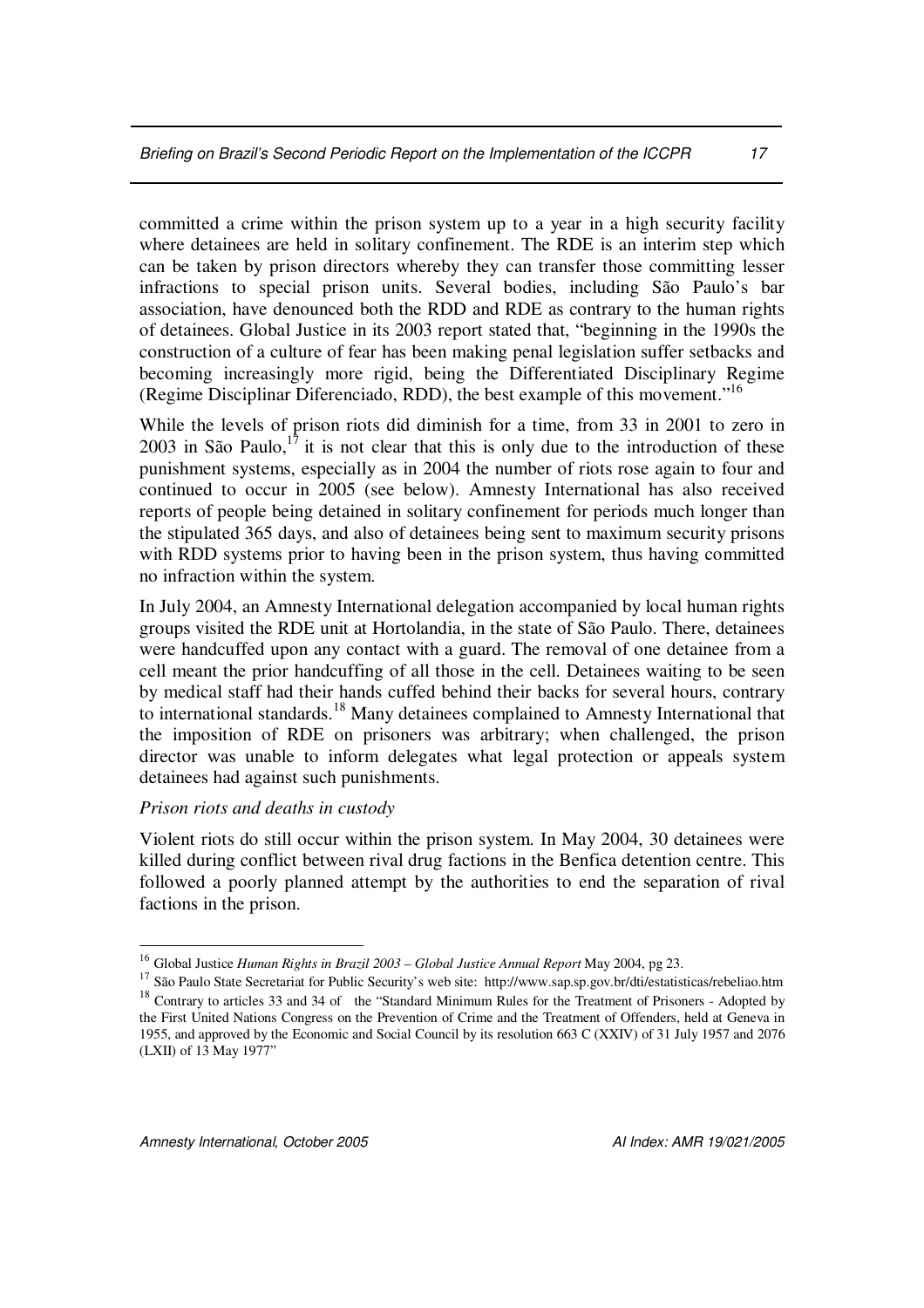Similarly, in June 2005, during a riot in Zwinglio Ferreira detention centre in Presidente Venceslau, São Paulo state, five detainees were beheaded by other prisoners from opposing prison gangs. Images of the decapitated heads were displayed in the national media, further feeding public fears about the uncontrollability of Brazil's prison system.

Amnesty International has received consistent reports of torture, ill-treatment, deaths in custody, riots, corruption and of cruel, inhuman and degrading conditions in the prison system of Espírito Santo and the prison of Urso Branco in the state of Rondônia. Due to extreme levels of violence within these prison systems, guard duties have been taken up by armed military police officers, contrary to the Law of Penal Executions which prohibits the use of armed guards within a prison.

As a result of the numerous cases of prisoner on prisoner killings and consistent reports of torture and ill-treatment in the Urso Branco prison since January 2002, the Inter-American Commission and later the Inter-American Court requested the government implement cautionary measures<sup>19</sup> to ensure the protection of those under the state's care. According to reports from local human rights groups and members of the Catholic Church, federal funds sent to improve conditions in the prison and to build other prisons, were not properly monitored by the state or federal authorities.

#### *Protection of Children and Adolescents (Paragraphs 185-202 of the State report)*

Amnesty International has received persistent reports of poor conditions, torture and ill-treatment in juvenile detention centres around the country. Of particular concern, though, has been the FEBEM juvenile detention system in São Paulo which Amnesty International has been documenting and denouncing for some time.<sup>20</sup>

In February 2003, a FEBEM director described the situation in São Paulo's juvenile detention system as follows: "*employees are letting the place fall to pieces to see how long we can hold on for. They provoke arguments between detainees, promote those among them who exercise negative leadership, facilitate escapes and incite riots. They open the cells and run away. By maintaining a climate of instability they justify repression"*. 21

<sup>&</sup>lt;sup>19</sup> See http://www.corteidh.or.cr/seriee\_ing/index.html#urso

<sup>20</sup> See: AI reports: *Brazil - Nobody here sleeps safely: Human rights violations against detainees*. AI index AMR: 19/09/99, 23 June 1999'

*Brazil: A waste of lives - FEBEM juvenile detention centres, São Paulo'* AI index: AMR 19/14/00, July 2000<br><sup>21</sup> "Máfia domina Franco da Rocha, diz diretor" Estado de São Paulo, 27 February 2003.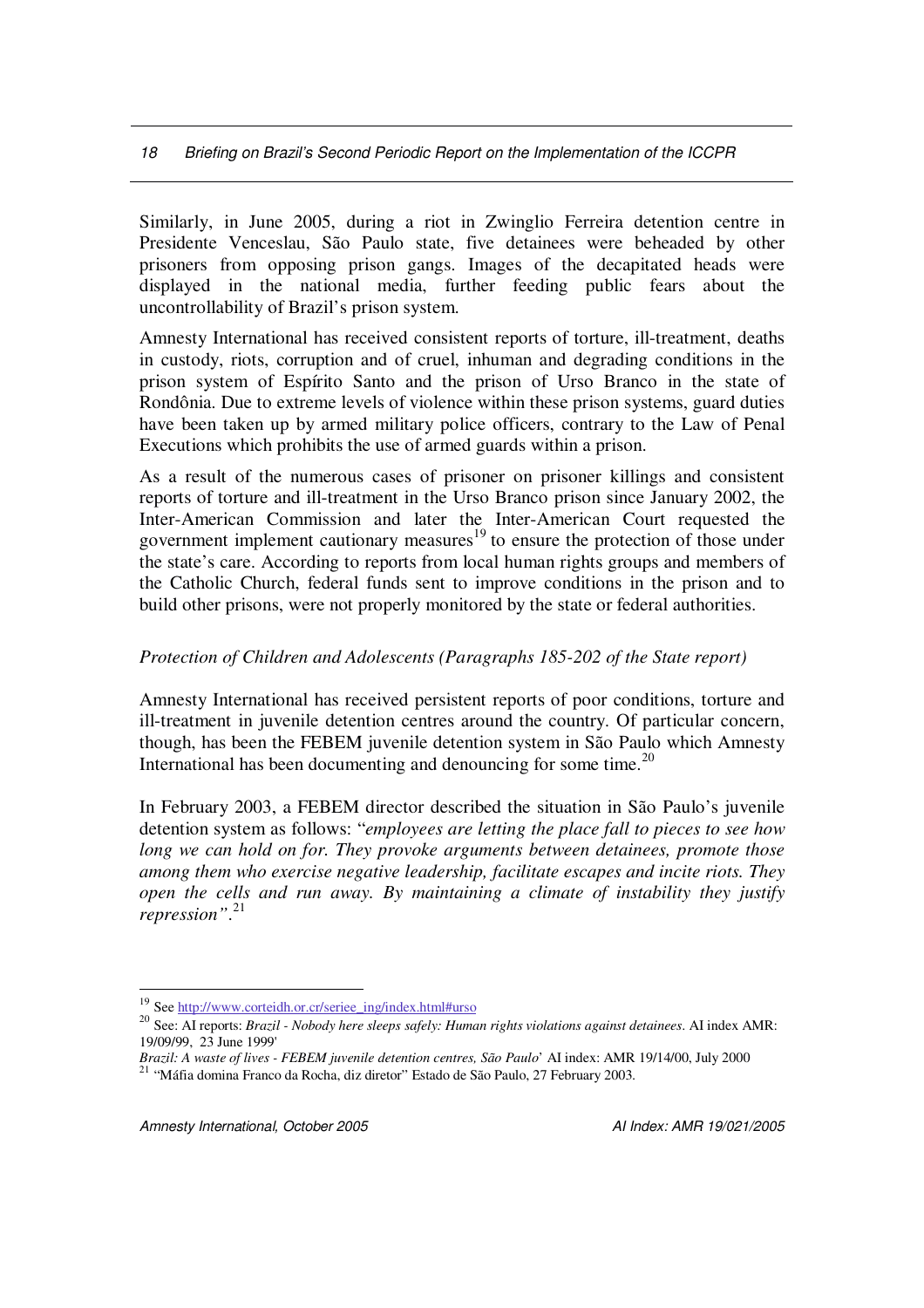If the juvenile justice system in São Paulo is taken as an example of how the Brazilian state is dealing with "adolescents at risk" who are in state custody, there is cause for serious concern. The state authorities have failed to provide the minimum proposed socio-educational measures heralded by the *Estatuto da Criança e do Adolescente* (ECA), statute of the child and adolescent, for many if not most FEBEM detainees. Torture and ill-treatment in juvenile detention centres in the state, which hold 6000 children and adolescents, are widespread and systematic. Between January 2001 and July 2005, 269 investigations into incidents of torture were passed onto the police by the state public prosecutor's office. Seventeen separate criminal proceedings have been brought against 227 FEBEM *monitores* (monitors). Out of these, 17 *monitores* have been convicted at first instance, while according to latest reports others await trial. 22

Attempts to tackle human rights violations in the FEBEM have largely failed, and this year, after a failed attempt by the FEBEM president to root out and punish corrupt employees, there were large scale disturbances, resulting in numerous riots, many reportedly instigated by FEBEM staff, which saw the destruction of several FEBEM units, deaths of detainees and the transfer of juveniles into the adult prison system. The president of the FEBEM, who led the crackdown against corrupt and violent *monitores* has subsequently resigned, and human rights groups have reported a recent increase in repressive treatment of adolescents, through the use of collective punishment, torture and beatings.

Elements within the media in São Paulo treat juvenile justice as a political "hot potato", and riots and disturbances, even when acknowledged to be the result of instigation by corrupt employees, are sometimes cited as a failure by the government to cope with the so-called "public security crisis" in the city, and are met with calls for tougher treatment of juvenile offenders. Public anger at high profile cases of adolescent killers who receive perceived soft sentences under the ECA has lead to calls for a reduction in the age of penal responsibility, an issue often exploited by populist politicians.

Amnesty International notes that efforts were made by the authorities to allow some civil society groups to monitor detention centres. Nevertheless, these efforts were hampered in some cases, especially by individual directors of units who have been known to prohibit access, reportedly on grounds of security.

<sup>&</sup>lt;sup>22</sup> Information passed to Amnesty International by members of the Children and Adolescents' department of São Paulo state Public Prosecutor's Office.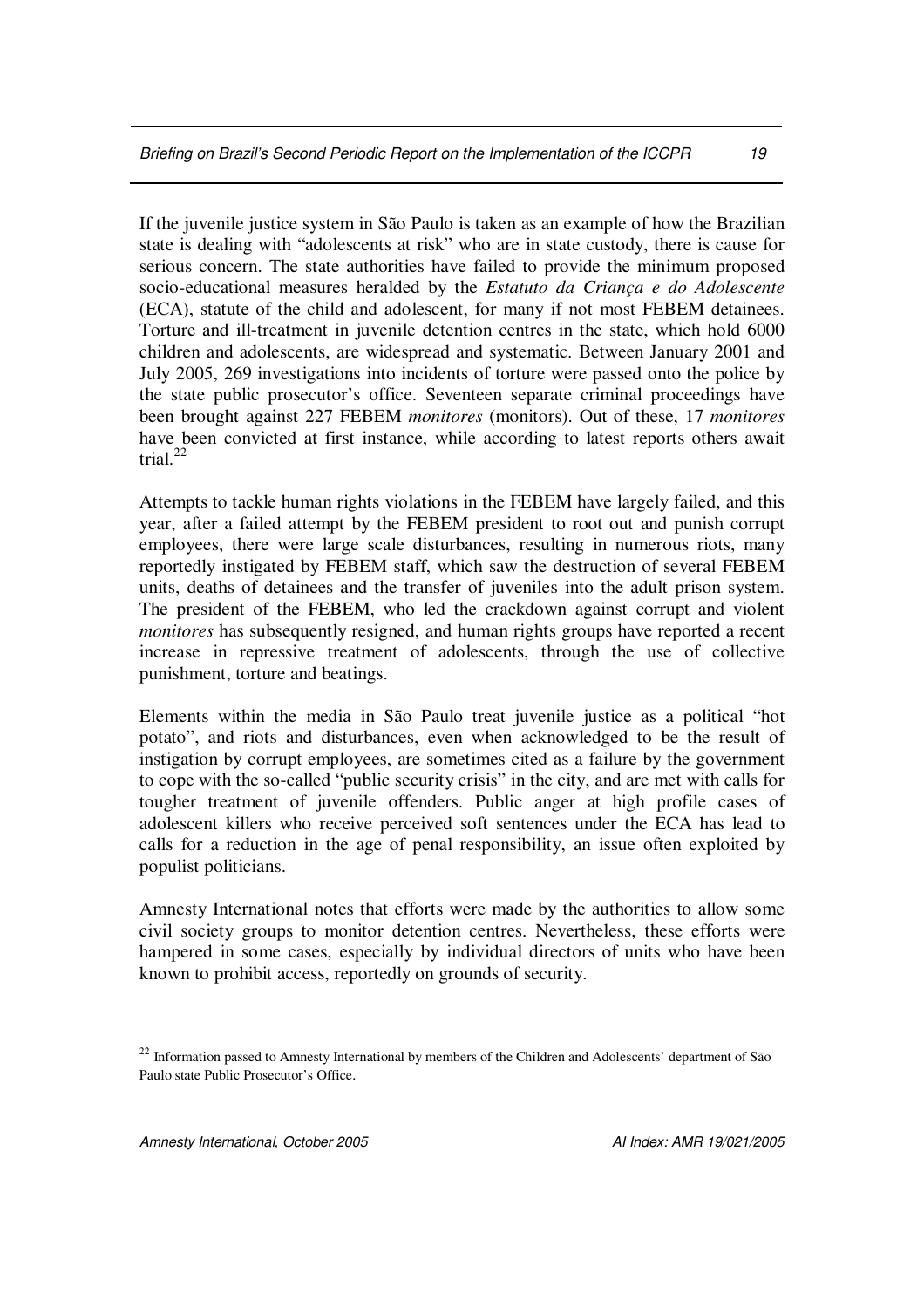#### **Article 19 – Right to freedom of expression (paragraphs 260 -265 from the state report)**

#### *Human rights defenders*

Amnesty International has consistently been reporting and denouncing the threats, intimidation, attacks and killings suffered by human rights defenders in Brazil. Those working for the protection of the human rights of others, especially those from most marginalised groups, such as socially and economically excluded communities as well as rural and indigenous groups, have suffered death threats, intimidatory legal measures including politically motivated arrests, defamation suits, and killings. Until recently, state and federal authorities have either shown reluctance or an inability to provide measures to ensure the suitable and effective protection of those under threat.

In August 2004, the government took an important step by launching the First National Plan for the Protection of Human Rights Defenders. This plan was based on consultation with members of the state and federal authorities and civil society. However, in its letter of April 2005 to the National Secretary of Human Rights, the Brazilian Committee of Human Rights Defenders expressed their concern that despite consistent requests on their part, the plan still lacked the necessary infrastructure for its effective implementation. They expressed particular concern at the news that the federal government intended to implement the plan in the state of Pará, following the death of Sister Dorothy Stang, without prior dialogue with those at risk to ascertain their needs.

Valdenia de Paulino, a lawyer and a human rights defender in the socially marginalised community of Sapopemba in São Paulo, suffered extensive death threats for her work on the systematic violations by police officers in her community. In 2004, Valdenia de Paulino became the first human rights defender to receive protection from the federal police under the national human rights defenders plan. However, after a brief period she was forced to leave the country for a time when the protection she received was not deemed effective.

The federal government has also promised to initiate a training project for special units within state police forces to provide protection for defenders, claiming that federal police forces do not have the capacity to provide the service effectively. This has caused some concern amongst human rights defenders who in most cases are under threat from members of the very state police forces who are proposed to protect them.

Elizabete Maria de Souza began to suffer threatening behaviour from members of Rio de Janeiro's military police after taking up the campaign for her 13 year-old brother, who was reportedly extra-judicially executed on 6 January 2004. Elizabete's brother, along with four other youths, was allegedly killed by military police officers in the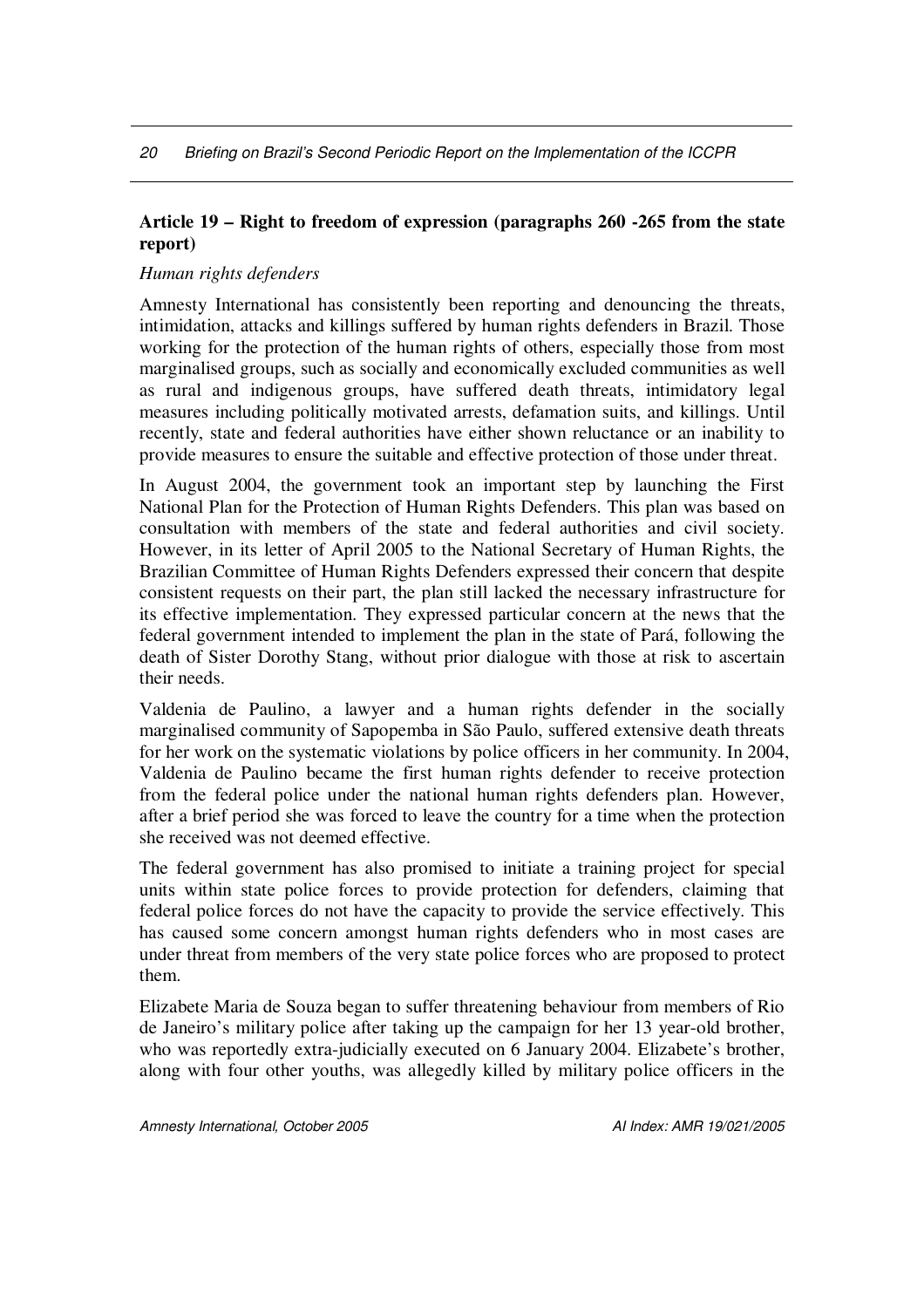*favela 23* of Cajú in the north of Rio de Janeiro. Since taking up the campaign, Elizabete informed Amnesty International that her house was constantly watched by police, her meetings with other relatives were filmed by men in unmarked cars and she has received veiled threats. As a result of these threats, Elizabete informed Amnesty International she was unable to sleep at night as she feared for the safety of her three daughters, only resting for brief periods in the morning before going to work. She further said that she was now looking for a means to take her daughters away from the community so that they could be safe.

#### **Article 26 – Equality of rights before the law and the right to protection from the law without discrimination (paragraphs 325-350 from the state report)**

#### *Discrimination and public security*

The provision of public security in Brazil has long been based on both socioeconomic as well as racial discrimination. Extreme levels of armed violence have led to the persistent use of repressive methods of policing which have contributed to the widespread and systematic violations described above. However, consistent with this process has been the provision of public security on the basis of protection of part of the community, while socially excluded communities have suffered containment, invasion and repression.

Amnesty International has researched and documented police practices which have led to what many human rights groups in Brazil have described as the "criminalisation of poverty".<sup>24</sup> These are practices which have been shown to specifically target socially excluded communities, dismissing whole communities as criminal while conversely also contributing to levels of criminality and violence within them. These include the use of generalised warrants which allow police to search whole communities at one go, thus making all residents automatically suspects contrary to their legal rights. In its report on police killings in Rio de Janeiro, Global Justice underlines the illegality of these warrants when citing a ruling by Judge Domingos de Almeida Neto, of the 29<sup>th</sup> Criminal Court of Rio de Janeiro, who stated, "You cannot give the investigator a blank cheque [generalised warrant], especially when you are dealing with constitutional guarantees. All evidence derived from such a warrant will be void."<sup>25</sup> However, many judges continue to issues such warrants. Under articles

<sup>&</sup>lt;sup>23</sup> *Favela* is the Brazilian term for shanty town or slum.

<sup>24</sup> Global Justice, *Rio Report: Police Violence and Public Insecurity*, 2004, p 19

<sup>&</sup>lt;sup>25</sup> Reasons for judgement of Judge Joaquim Domingos de Almeida Neto from the 29<sup>th</sup> Criminal Court, dismissing the request from the Public Prosecutor for a generalised warrant, in case 2003.001.090811-5, August 6 2003. Cited in Global Justice, *Rio Report: Police Violence and Public Insecurity*, 2004, pg 31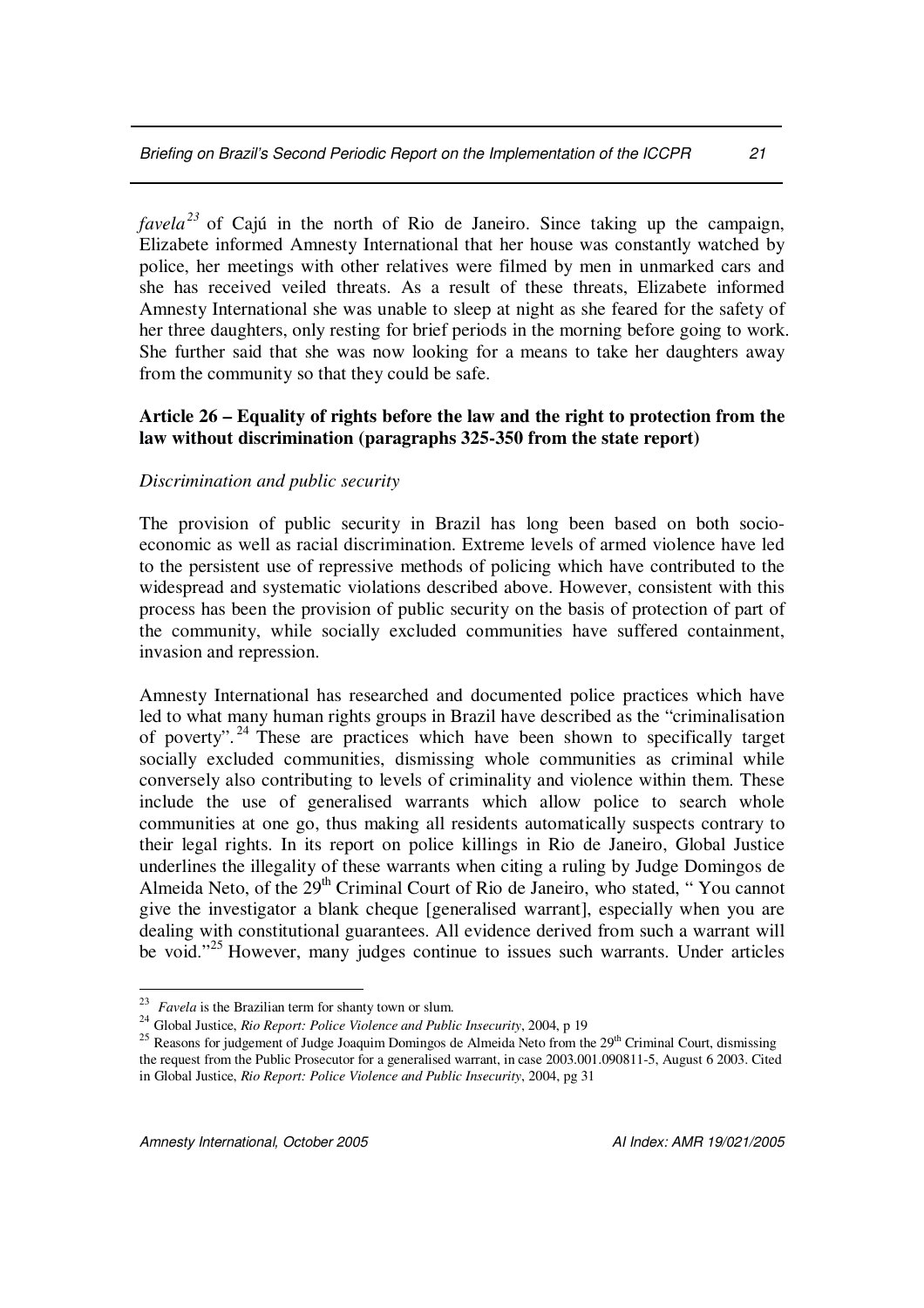240 and 340 of the Criminal Penal Code, a search warrant entails a "residence or personal" search, and, "as precisely as possible the house where the search will be conducted, or in the case of an individual search, the name of the person who is to be searched or signs that identify him," in addition to "mentioning the motives and ends of the search."

Other police practices include mounting intimidatory patrols or entering communities shooting randomly, often leading to the killing of innocent bystanders. Also of concern are the extreme levels of corruption, which have contributed to the levels of criminality and violence in the communities. This can range from petty extortion and verbal abuse, through sexual intimidation and harassment, to direct involvement in drug and gun trafficking. Academic studies consistently show that socially excluded communities suffer much higher levels of violent crime, especially homicides, as a result. 26

At five o'clock in the morning of 28 August 2005 members of São Paulo's military police invaded Jardim Elba, a *favela* in Sapopemba in the east of São Paulo. According to reports the police entered by helicopter, cars and on horse-back, blocking the narrow alley ways and hindering people from going to work. According to press reports the authorities later informed community leaders that the operation, codenamed *Saturation,* was aimed at combating drug trafficking in the community and ensuring closer links between residents and the police. Amnesty International has been informed by the Sapopemba human rights centre, that as part of this operation numerous discriminatory acts and human rights violations have occurred, including: entering houses without proper warrants; abusive and violent searches of women; and the confiscation or discarding of residents' packed lunches. Amnesty International was also informed that a five year old girl had her leg broken after being reportedly trodden on by a military police officer. Members of the Sapopemba human rights centre also informed Amnesty International that the operation appears to follow a pattern of similar operations taking place in *favelas* across the city of São Paulo over the last few weeks. Human rights activists from Sapopemba expressed their concern, to Amnesty International, at the abusive and discriminatory methods of security being imposed on socially excluded communities which failed to address the needs of its residents.

Nucleo de Estudos de Violencia, University of São Paulo website

http://www.nev.prp.usp.br/scripts/conteudos/pg3\_5.html?tipo=0&imagens=6&mapa=33&img\_i=8

<sup>26</sup> See: Dowdney, Luke *Children of the Drug Trade: A case study of children in organised armed violence in Rio de Janeiro* ISER, Rio de Janeiro 2003 pgs 268 – 270

Beato, C, "Crime and Social Policies in Latin America: Problems and Solutions" Woodrow Wilson Centre, Update on the Americas, 2002, No 7, p. 3.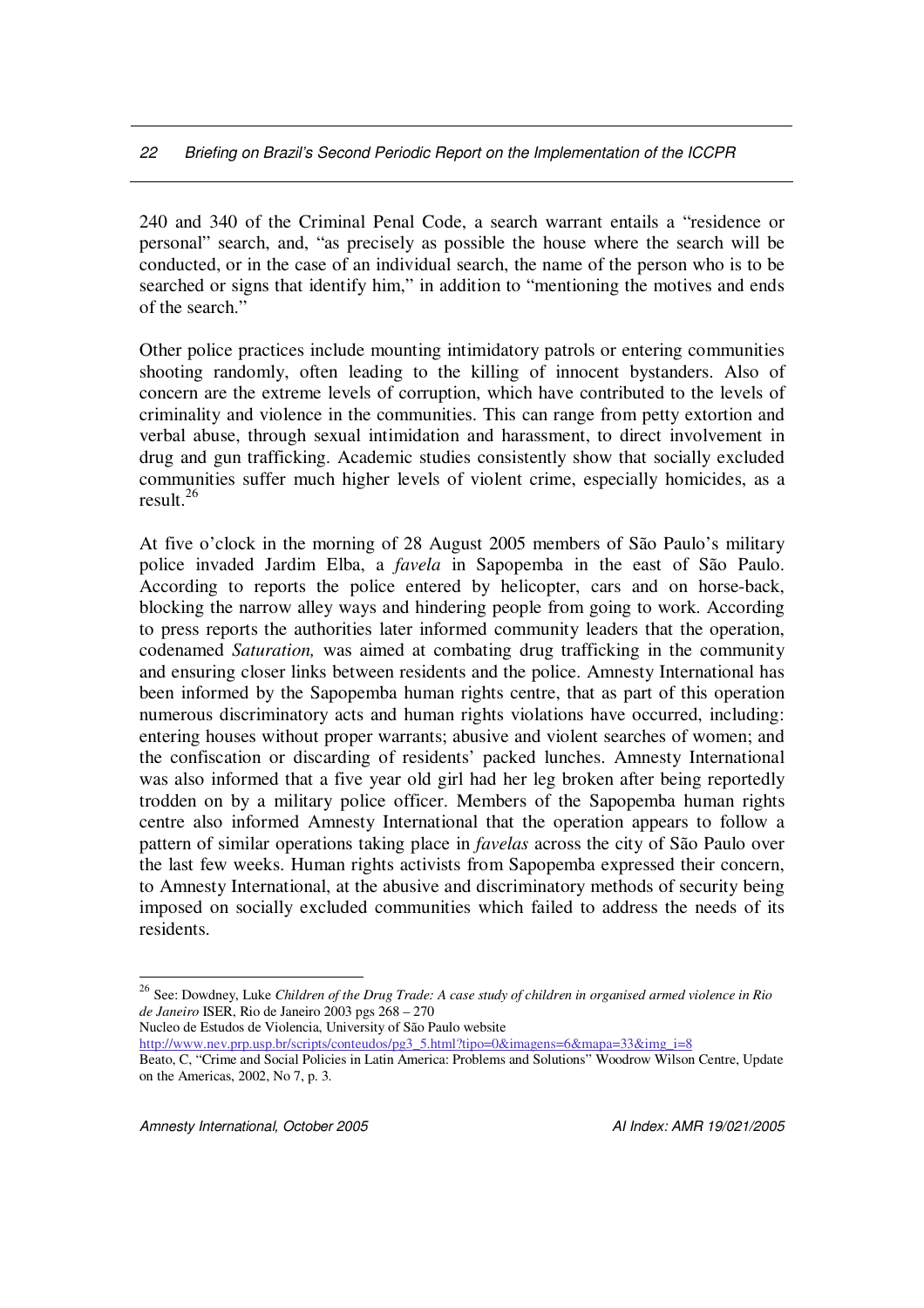Several studies have also shown, as an extension of this, that Afro-Brazilian communities are more likely to be victims of homicide and especially killings by the police. UNICEF's fourth report mapping violence in Brazil, for example, has shown that on national average in 2002 whites suffered a homicide rate of 39.2 per 100,000, while the country's Afro-Brazilian population had a homicide rate of 68.4 per 100,000. <sup>27</sup> A recent study by Candido Mendes University in Rio de Janeiro, based on national census figures, stated that the number of Afro-Brazilian homicide victims was 87% higher than those of white Brazilians. Further analysis showed that the number of black Brazilian homicide victims was 21% higher than that of mixed race.<sup>28</sup> Studies by both São Paulo's police ombudsman's office as well as the Rio de Janeiro based research centre ISER of police lethality cases show that Afro-Brazilians make up the majority of the victims in these cases.

Most Afro-Brazilians suffer discrimination on two levels, both as a result of their race and by the fact that they make up the largest percentage of Brazil's poorer socioeconomic groups. As such, they are more likely to suffer human rights violations at the hands of the police. There are also indications that indigenous peoples and internal immigrants from the north-east of the country are treated differently by the police forces. The following cases indicate these reported trends.

On 3 February 2004, Flávio Ferreira Sant'Ana, a black dentist from São Paulo, was shot in the head and killed after being detained by military police officers searching for a thief. The victim of the theft resisted attempts by the police to coerce him into covering up the killing, and refused to identify Flávio Sant'Ana as the alleged thief. The officers involved were reported to have planted a gun by his body, stating that he was killed while resisting arrest. There were strong indications that the killing was racially motivated. However, it is also apparent that it was Flávio Sant'Ana's position as a dentist that differentiated his case from so many other similar ones, reportedly contributing to the public's strong reaction to the killing. This highlighted how a combination of both social and racial discrimination underlies many of the human rights violations perpetrated by members of the police. In August 2005, three police officers stood trial, accused of the murder of Flávio Sant'Ana.

In August 2005, a jury acquitted the military policeman accused of killing the indigenous man Raimundo Silvino of the Shanenawa people in Feijó, Acre state in July 1996. According to two other indigenous men who witnessed the incident, Raimundo Silvino was killed because the off-duty policeman saw him hugging a non-

<sup>27</sup> Waiselfisz, Juilo Jacobo (July 2004) *Mapa da Violência IV* UNESCO, pg 59

<sup>&</sup>lt;sup>28</sup> Soares, Gláucio & Borges, Doriam (October 2004) "A cor da morte) Ciência Hoje, vol. 35, nº 209, , pg 28